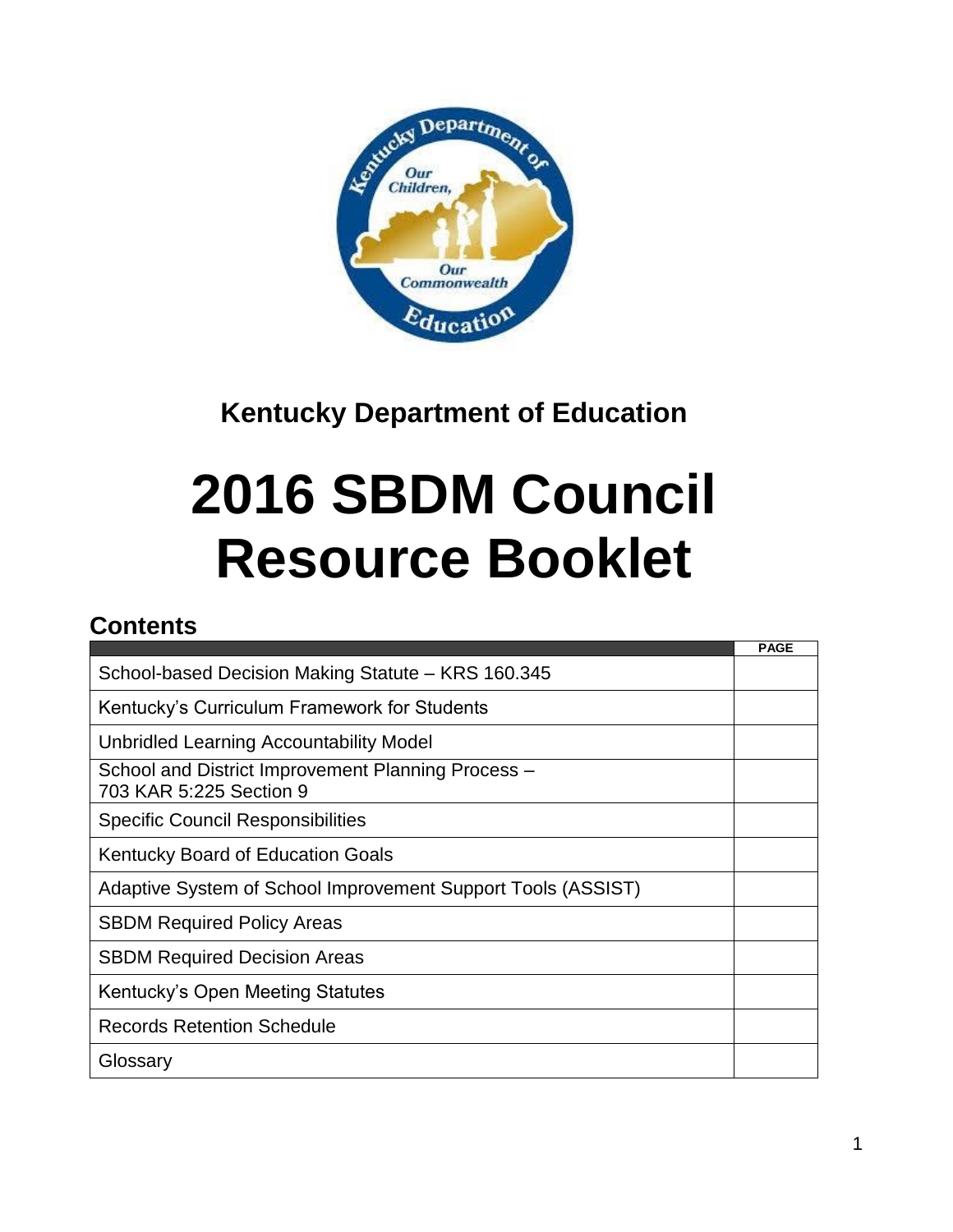**160.345 Definitions -- Required adoption of school councils for school-based decision making -- Composition -- Responsibilities -- Professional development -- Exemption -- Formula for allocation of school district funds -- Intentionally engaging in conduct detrimental to school-based decision making by board member, superintendent, district employee, or school council member -- Complaint procedure -- Disciplinary action -- Rescission of right to establish and powers of council -- Wellness policy.**

# **DEFINITIONS (Section 1)**

| <b>MINORITY</b><br>(1)(a) | For the purpose of this section:<br>"Minority" means American Indian; Alaskan native; African-American; Hispanic,<br>including persons of Mexican, Puerto Rican, Cuban, and Central or South American<br>origin; Pacific islander; or other ethnic group underrepresented in the school;                                                                                                                                                                                                                                                        |
|---------------------------|-------------------------------------------------------------------------------------------------------------------------------------------------------------------------------------------------------------------------------------------------------------------------------------------------------------------------------------------------------------------------------------------------------------------------------------------------------------------------------------------------------------------------------------------------|
| <b>SCHOOL</b><br>(1)(b)   | "School" means an elementary or secondary educational institution that is under the<br>administrative control of a principal and is not a program or part of another school. The<br>term "school" does not include district-operated schools that are:<br>1. Exclusively vocational-technical, special education, or preschool programs;<br>Instructional programs operated in institutions or schools outside of the district;<br>2.<br>or<br>3. Alternative schools designed to provide services to at-risk populations with<br>unique needs; |
| <b>TEACHER</b><br>(1)(c)  | "Teacher" means any person for whom certification is required as a basis of<br>employment in the public schools of the state with the exception of principals and<br>assistant principals.                                                                                                                                                                                                                                                                                                                                                      |
| <b>PARENT</b><br>(1)(d)   | "Parent" means:<br>1. A parent, stepparent, or foster parent of a student; or<br>2. A person who has legal custody of a student pursuant to a court order and with<br>whom the student resides.                                                                                                                                                                                                                                                                                                                                                 |

# **SBDM RULES (Section 2)**

| <b>REPORTING TO</b> | Each local board of education shall adopt a policy for implementing school-         |
|---------------------|-------------------------------------------------------------------------------------|
| THE BOARD           | based decision making in the district which shall include, but not be limited to, a |
| $(2)$ (Opening      | description of how the district's policies, including those developed pursuant      |
| paragraph)          | KRS 160.340, have been amended to allow the professional staff members of a         |
|                     | school to be involved in the decision making process as they work to meet           |
|                     | educational goals established in KRS 158.645 and 158.6451. The policy may           |
|                     | include a requirement that each school council make an annual report at a           |
|                     | public meeting of the board describing the school's progress in meeting the         |
|                     | educational goals set forth in KRS 158.6451 and district goals established by       |
|                     | the board. The policy shall also address and comply with the following:             |
| <b>COUNCIL</b>      | Except as provided in paragraph (b)2. of this subsection, each participating        |
| <b>MEMBERS</b>      | school shall form a school council composed of two (2) parents, three (3)           |
| (2)(a)              | teachers, and the principal or administrator. The membership of the council may     |
|                     | be increased, but it may only be increased proportionately. A parent                |
|                     | representative on the council shall not be an employee or a relative of an          |
|                     | employee of the school in which that parent serves, nor shall the parent            |
|                     | representative be an employee or a relative of an employee in the district          |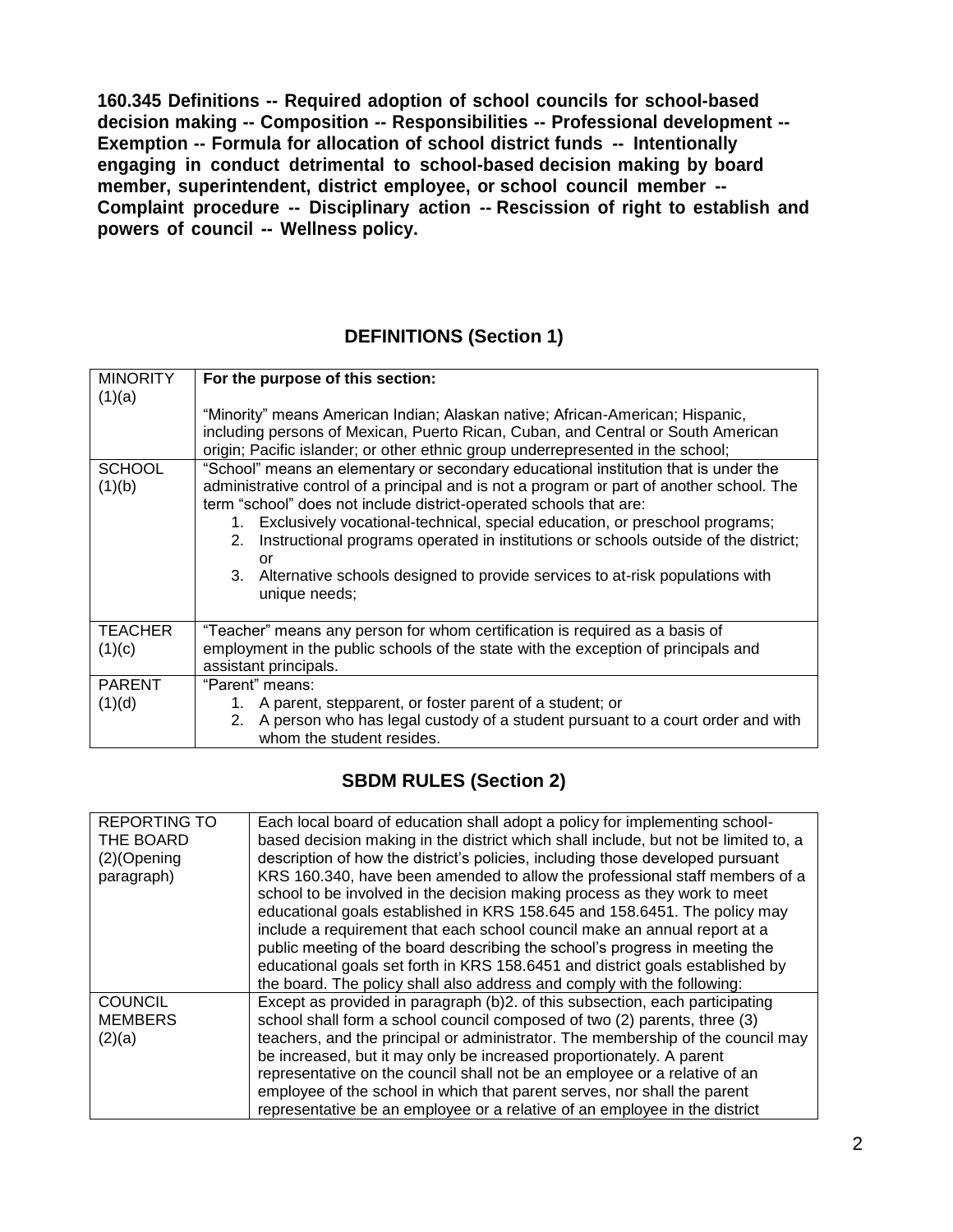|                                                                                                 | administrative offices. A parent representative shall not be a local board<br>member or a board member's spouse. None of the members shall have a<br>conflict of interest pursuant to KRS Chapter 45A, except the salary paid to<br>district employees.                                                                                                                                                                                                                                                                                                                                                                                                                                                                                                                                                        |
|-------------------------------------------------------------------------------------------------|----------------------------------------------------------------------------------------------------------------------------------------------------------------------------------------------------------------------------------------------------------------------------------------------------------------------------------------------------------------------------------------------------------------------------------------------------------------------------------------------------------------------------------------------------------------------------------------------------------------------------------------------------------------------------------------------------------------------------------------------------------------------------------------------------------------|
| <b>REGULAR</b><br><b>ELECTIONS</b><br>(2)(b)(1)                                                 | The teacher representatives shall be elected for one (1) year terms by a<br>majority of the teachers. A teacher elected to a school council shall not be<br>involuntarily transferred during his or her term of office. The parent<br>representatives shall be elected for one (1) year terms. The parent members<br>shall be elected by the parents of students pre-registered to attend the school<br>during the term of office in an election conducted by the parent and teacher<br>organization of the school or, if none exists, the largest organization of parents<br>formed for this purpose. A school council, once elected, may adopt a policy<br>setting different terms of office for parent and teacher members subsequently<br>elected. The principal shall be the chair of the school council. |
| <b>MINORITY</b><br><b>MEMBER</b><br><b>ELECTIONS</b><br>(2)(b)(2)                               | School councils in schools having eight percent (8%) or more minority students<br>enrolled, as determined by the enrollment on the preceding October 1, shall<br>have at least one (1) minority member. If the council formed under paragraph<br>(a) of this subsection does not have a minority member, the principal, in a timely<br>manner, shall be responsible for carrying out the following:                                                                                                                                                                                                                                                                                                                                                                                                            |
|                                                                                                 | Organizing a special election to elect an additional member. The principal shall<br>call for nominations and shall notify the parents of the students of the date, time,<br>and location of the election to elect a minority parent to the council by ballot;<br>and allowing the teachers in the building to select one (1) minority teacher to<br>serve as a teacher member on the council. If there are no minority teachers who<br>are members of the faculty, an additional teacher member shall be elected by a<br>majority of all teachers. Term limitations shall not apply for a minority teacher<br>member who is the only minority on faculty;                                                                                                                                                      |
| POLICY TO<br><b>ENHANCE</b><br><b>ACHIEVEMENT</b><br>(2)(c)(1)                                  | The school council shall have the responsibility to set school policy consistent<br>with district board policy which shall provide an environment to enhance the<br>students' achievement and help the school meet the goals established by KRS<br>158.645 and 158.6451. The principal shall be the primary administrator and the<br>instructional leader of the school, and with the assistance of the total school<br>staff shall administer the policies established by the school council and the local<br>board.                                                                                                                                                                                                                                                                                          |
| <b>COMMITTEES</b><br><b>POLICY</b><br>(2)(c)(1)                                                 | If a school council establishes committees, it shall adopt a policy to facilitate the<br>participation of interested persons, including, but not limited to, classified<br>employees and parents. The policy shall include the number of committees,<br>their jurisdiction, composition, and the process for membership selection.                                                                                                                                                                                                                                                                                                                                                                                                                                                                             |
| <b>AGENDA</b><br>(2)(d)                                                                         | The school council and each of its committees shall determine the frequency of<br>and agenda for their meetings. Matters relating to formation of school councils<br>that are not provided for by this section shall be addressed by local board<br>policy.                                                                                                                                                                                                                                                                                                                                                                                                                                                                                                                                                    |
| <b>MEETINGS</b><br>(2)(e)                                                                       | The meetings of the school council shall be open to the public and all interested<br>persons may attend. However, the exceptions to open meetings provided in<br>KRS 61.810 shall apply.                                                                                                                                                                                                                                                                                                                                                                                                                                                                                                                                                                                                                       |
| <b>STAFFING</b><br>(NUMBER OF<br><b>PERSONS</b><br>EMPLOYED) (2)(f)                             | After receiving notification of the funds available for the school from the local<br>board, the school council shall determine, within the parameters of the total<br>available funds, the number of persons to be employed in each job classification<br>at the school. The council may make personnel decisions on vacancies<br>occurring after the school council is formed but shall not have the authority to<br>recommend transfers or dismissals.                                                                                                                                                                                                                                                                                                                                                       |
| TEXTBOOKS,<br><b>INSTRUCTIONAL</b><br><b>MATERIALS, AND</b><br><b>STUDENT</b><br><b>SUPPORT</b> | The school council shall determine which textbooks, instructional materials, and<br>student support services shall be provided in the school. Subject to available<br>resources, the local board shall allocate an appropriation to each school that is<br>adequate to meet the school's needs related to instructional materials and<br>school-based student support services, as determined by the school council.                                                                                                                                                                                                                                                                                                                                                                                           |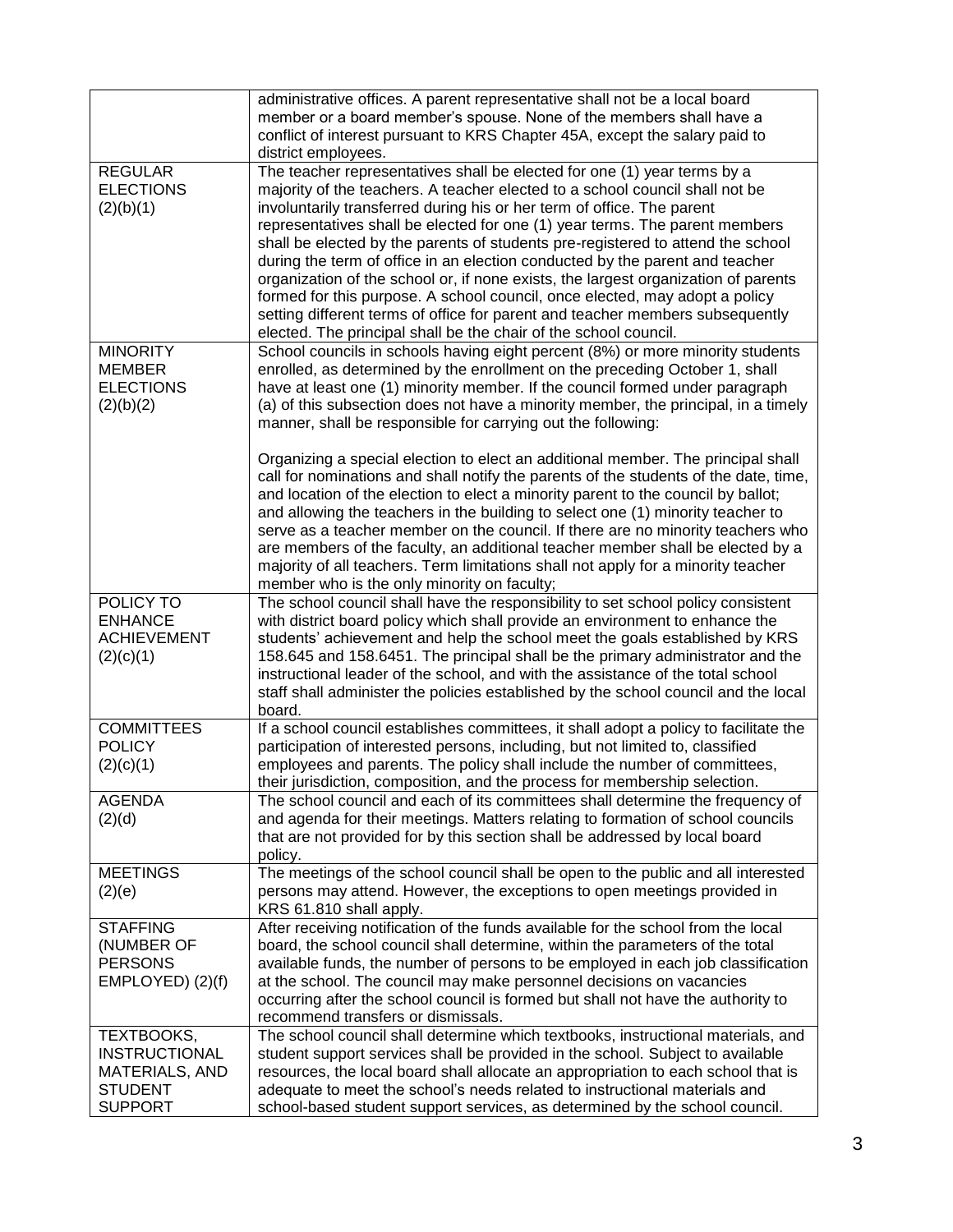| <b>SERVICES</b> | The school council shall consult with the school media librarian on the                                                                                            |
|-----------------|--------------------------------------------------------------------------------------------------------------------------------------------------------------------|
| (2)(g)          | maintenance of the school library media center, including the purchase of                                                                                          |
|                 | instructional materials, information technology, and equipment.                                                                                                    |
| <b>HIRING</b>   | 1. From a list of qualified applicants submitted by the local superintendent, the                                                                                  |
| (2)(h)          | principal at the participating school shall select personnel to fill vacancies, after                                                                              |
|                 | consultation with the school council, consistent with paragraph (i)11 of this                                                                                      |
|                 | subsection. The superintendent shall provide additional applicants to the                                                                                          |
|                 | principal upon request when qualified applicants are available. The                                                                                                |
|                 | superintendent may forward to the school council names of qualified applicants                                                                                     |
|                 | who have pending certification from the Education Professional Standards                                                                                           |
|                 | Board based on recent completion of preparation requirements, out-of-state                                                                                         |
|                 | preparation, or alternative routes to certification pursuant to KRS 161.028 and                                                                                    |
|                 | 161.048. Requests for transfer shall conform to any employer-employee                                                                                              |
|                 | bargained contract which is in effect.                                                                                                                             |
|                 |                                                                                                                                                                    |
|                 | 2. a. i. If the vacancy to be filled is the position of principal, the outgoing                                                                                    |
|                 | principal shall not serve on the council during the principal selection process.                                                                                   |
|                 | The superintendent or the superintendent's designee shall serve as the chair of                                                                                    |
|                 | the council for the purpose of the hiring process and shall have voting rights                                                                                     |
|                 | during the selection process.                                                                                                                                      |
|                 |                                                                                                                                                                    |
|                 | ii. Except as provided in subdivision b. of this subparagraph, the council<br>shall have access to the applications of all persons certified for the position. The |
|                 | principal shall be elected on a majority vote of the membership of the council.                                                                                    |
|                 | No principal who has been previously removed from a position in the district for                                                                                   |
|                 | cause may be considered for appointment as principal. The school council shall                                                                                     |
|                 | receive training in recruitment and interviewing techniques prior to carrying out                                                                                  |
|                 | the process of selecting a principal. The council shall select the trainer to deliver                                                                              |
|                 | the training;                                                                                                                                                      |
|                 |                                                                                                                                                                    |
|                 | b. If a school council is in a county school district in a county with a consolidated                                                                              |
|                 | local government adopted under KRS Chapter 67C, then an alternative principal                                                                                      |
|                 | selection process may be used as follows:                                                                                                                          |
|                 |                                                                                                                                                                    |
|                 | i. Prior to a meeting called to select a principal, all school council members                                                                                     |
|                 | shall receive informational materials regarding Kentucky open records and open                                                                                     |
|                 | meetings laws and sign a nondisclosure agreement forbidding the sharing of                                                                                         |
|                 | information shared and discussions held in the closed session;                                                                                                     |
|                 | ii. The superintendent shall convene the school council and move into closed                                                                                       |
|                 | session as provided in KRS 61.810(1)(f) to confidentially recommend a                                                                                              |
|                 | candidate;                                                                                                                                                         |
|                 |                                                                                                                                                                    |
|                 | iii. The council shall have the option to interview the recommended                                                                                                |
|                 | candidate while in closed session; and                                                                                                                             |
|                 |                                                                                                                                                                    |
|                 | iv. After any discussion, at the conclusion of the closed session, the council                                                                                     |
|                 | shall decide, in a public meeting by majority vote of the membership of the                                                                                        |
|                 | council, whether to accept or reject the recommended principal candidate;                                                                                          |
|                 | c. If the recommended candidate is selected, and the recommended candidate                                                                                         |
|                 | accepts the offer, the name of the candidate shall be made public during the                                                                                       |
|                 | next meeting in open session;                                                                                                                                      |
|                 |                                                                                                                                                                    |
|                 | d. i. If the recommended candidate is not accepted by the school council under                                                                                     |
|                 | subdivision b. of this subparagraph, then the process set forth in subdivision a.                                                                                  |
|                 | of this subparagraph shall apply.                                                                                                                                  |
|                 |                                                                                                                                                                    |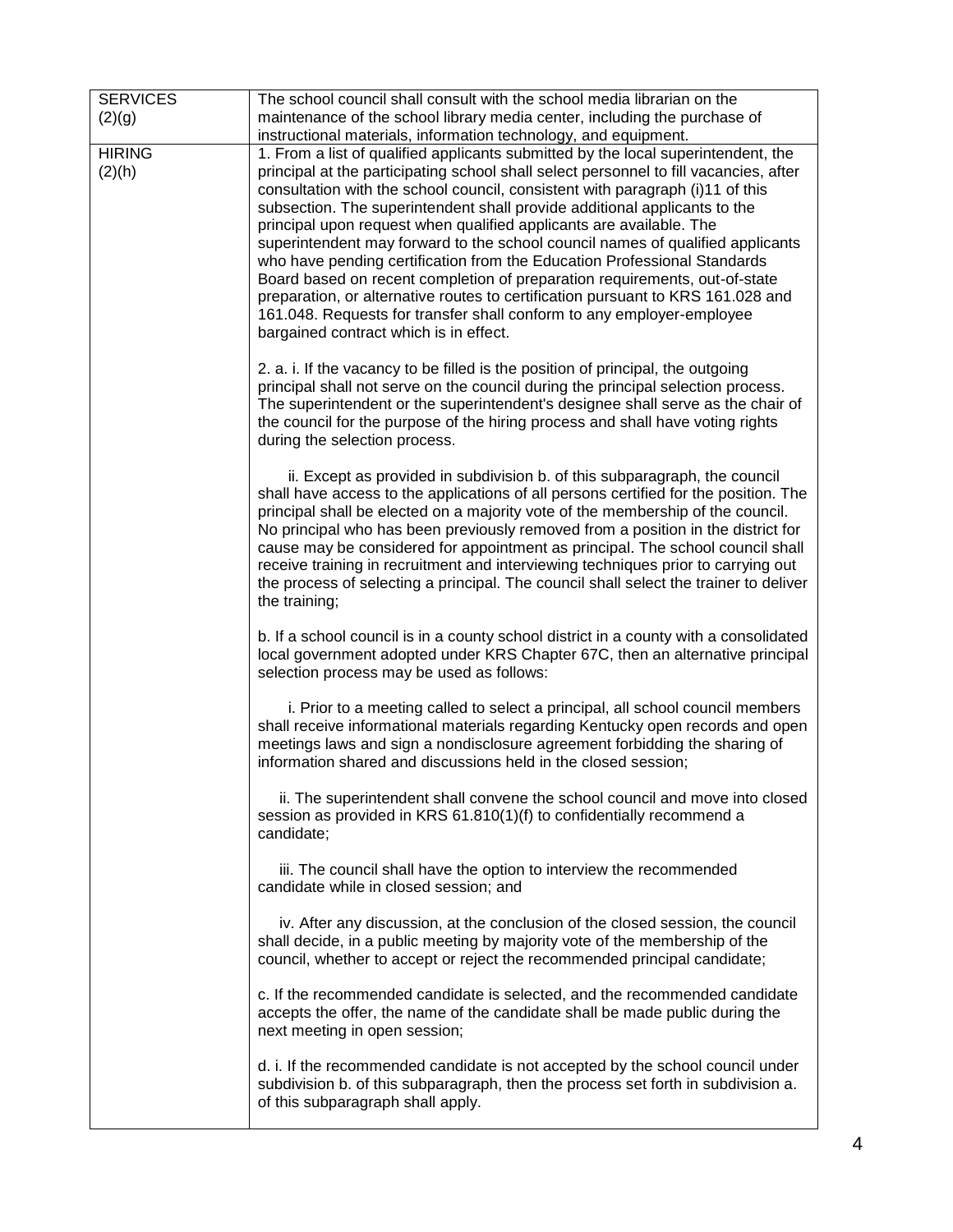|                                                  | ii. The confidentially recommended candidate's name and the discussions of<br>the closed session shall remain confidential under KRS 61.810(1)(f), and any<br>documents used or generated during the closed meeting shall not be subject to<br>an open records request as provided in KRS 61.878(1)(i) and (j).                                                                                                                                  |
|--------------------------------------------------|--------------------------------------------------------------------------------------------------------------------------------------------------------------------------------------------------------------------------------------------------------------------------------------------------------------------------------------------------------------------------------------------------------------------------------------------------|
|                                                  | iii. A recommended candidate who believes a violation of this subdivision has<br>occurred may file a written complaint with the Kentucky Board of Education.                                                                                                                                                                                                                                                                                     |
|                                                  | iv. A school council member who is found to have disclosed confidential<br>information regarding the proceeding of the closed session shall be subject to<br>removal from the school council by the Kentucky Board of Education under<br>subsection (9)(e) of this section;                                                                                                                                                                      |
|                                                  | 3. Personnel decisions made at the school level under the authority of<br>subparagraphs 1., 2., and 4. of this paragraph shall be binding on the<br>superintendent who completes the hiring process.                                                                                                                                                                                                                                             |
|                                                  | 4. If the vacancy for the position of principal occurs in a school that has an index<br>score that places it in the lowest one-third (1/3) of all schools below the<br>assistance line and the school has completed a scholastic audit under KRS<br>158.6455 that includes findings of lack of effectiveness of the principal and<br>school council, the superintendent shall appoint the principal after consulting<br>with the school council. |
|                                                  | 5. Applicants subsequently employed shall provide evidence that they are<br>certified prior to assuming the duties of a position in accordance with KRS<br>161.020.                                                                                                                                                                                                                                                                              |
|                                                  | 6. Notwithstanding other provisions of this paragraph, if the applicant is the<br>spouse of the superintendent and the applicant meets the service requirements<br>of subsection (2)(e) of KRS 160.380, the applicant shall only be employed upon<br>the recommendation of the principal and the approval of a majority vote of the<br>school council.                                                                                           |
| MOST POLICY<br><b>RESPONSIBILITIES</b><br>(2)(i) | The school council shall adopt a policy to be implemented by the principal in the<br>following additional areas:                                                                                                                                                                                                                                                                                                                                 |
|                                                  | 1. Determination of curriculum, including needs assessment, curriculum<br>development and responsibilities under KRS 158.6453(7);                                                                                                                                                                                                                                                                                                                |
|                                                  | 2. Assignment of all instructional and non-instructional staff time;                                                                                                                                                                                                                                                                                                                                                                             |
|                                                  | 3. Assignment of students to classes and programs within the school;                                                                                                                                                                                                                                                                                                                                                                             |
|                                                  | 4. Determination of the schedule of the school day and week, subject to the<br>beginning and ending times of the school day and school calendar year as<br>established by the local board;                                                                                                                                                                                                                                                       |
|                                                  | 5. Determination of use of school space during the school day;<br>6. Planning and resolution of issues regarding instructional practices;                                                                                                                                                                                                                                                                                                        |
|                                                  | 7. Selection and implementation of discipline and classroom management<br>techniques as a part of a comprehensive school safety plan, including<br>responsibilities of the student, parent, teacher, counselor, and principal;                                                                                                                                                                                                                   |
|                                                  | 8. Selection of extracurricular programs and determination of policies relating to<br>student participation based on academic qualifications and attendance<br>requirements, program evaluation, and supervision;                                                                                                                                                                                                                                |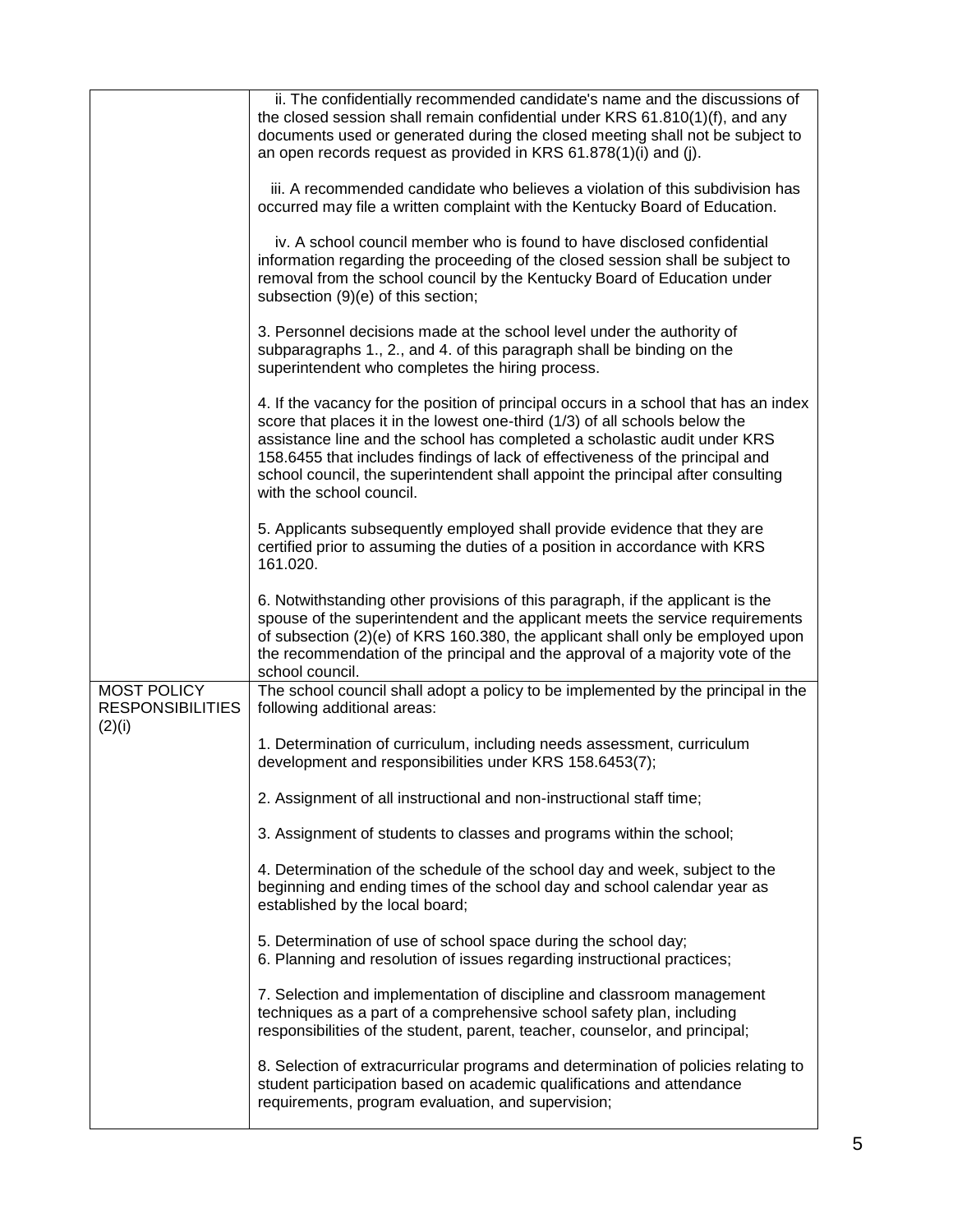|                                                       | 9. Adoption of an emergency plan as required in KRS 158.162;                                                                                                                                                                                                                                                                                                                                                                                                                                                                                                                                                                                                                                                                                                                                                                                                                                                                                                                                                                                                                                                                                                                                                                                               |
|-------------------------------------------------------|------------------------------------------------------------------------------------------------------------------------------------------------------------------------------------------------------------------------------------------------------------------------------------------------------------------------------------------------------------------------------------------------------------------------------------------------------------------------------------------------------------------------------------------------------------------------------------------------------------------------------------------------------------------------------------------------------------------------------------------------------------------------------------------------------------------------------------------------------------------------------------------------------------------------------------------------------------------------------------------------------------------------------------------------------------------------------------------------------------------------------------------------------------------------------------------------------------------------------------------------------------|
|                                                       | 10. Procedures, consistent with local school board policy, for determining<br>alignment with state standards, technology utilization, and program appraisal;<br>and                                                                                                                                                                                                                                                                                                                                                                                                                                                                                                                                                                                                                                                                                                                                                                                                                                                                                                                                                                                                                                                                                        |
|                                                       | 11. Procedures to assist the council with consultation in the selection of<br>personnel by the principal, including but not limited to, meetings, timelines,<br>interviews, review of written applications, and review of references. Procedures<br>shall address situations in which members of the council are not available for<br>consultation.                                                                                                                                                                                                                                                                                                                                                                                                                                                                                                                                                                                                                                                                                                                                                                                                                                                                                                        |
| <b>TEST ANALYSIS</b><br><b>AND PLANNING</b><br>(2)(j) | Each school council shall annually review data as shown on state and local<br>student assessments and program assessments required under KRS 158.6453.<br>The data shall include, but not be limited to, information on performance levels<br>of all students tested, and information on the performance levels of all students<br>tested, and information on the performance of students disaggregated by race,<br>gender, disability, and participation in the federal free and reduced price lunch<br>program. After completing review of data, each school council, with the<br>involvement of parents, faculty, and staff, shall develop and adopt a plan to<br>ensure that each student makes progress toward meeting the goals set forth in<br>KRS 158.6451(1)(b) by April 1 of each year and submit the plan to the<br>superintendent and local board of education for review as described in KRS<br>160.340. The Kentucky Department of Education shall provide each school<br>council the data needed to complete the review required by this paragraph no<br>later than November 1 of each year. If a school does not have a council, the<br>review shall be completed by the principal with the involvement of parents,<br>faculty, and staff. |

#### **ISSUES FOR SCHOOL BOARD SBDM POLICY (Section 3)**

The policies adopted by the local board to implement school-based decision making shall also address the following:

(a) School budget and administration, including: discretionary funds; activity and other school funds; funds for maintenance, supplies, and equipment; and procedures for authorizing reimbursement for training and other expenses;

(b) Assessment of individual student progress, including testing and reporting of student progress to students, parents, the school district, the community, and the state;

(c) School improvement plans, including the form and function of strategic planning and its relationship to district planning, as well as the school safety plan and requests for funding from the Center for School Safety under KRS 158.446;

(d) Professional development plans developed pursuant to KRS 156.095;

(e) Parent, citizen, and community participation including the relationship of the council with other groups;

(f) Cooperation and collaboration within the district, with other districts, and with other public and private agencies;

(g) Requirements for waiver of district policies;

(h) Requirements for record keeping by the school council; and

(i) A process for appealing a decision made by a school council.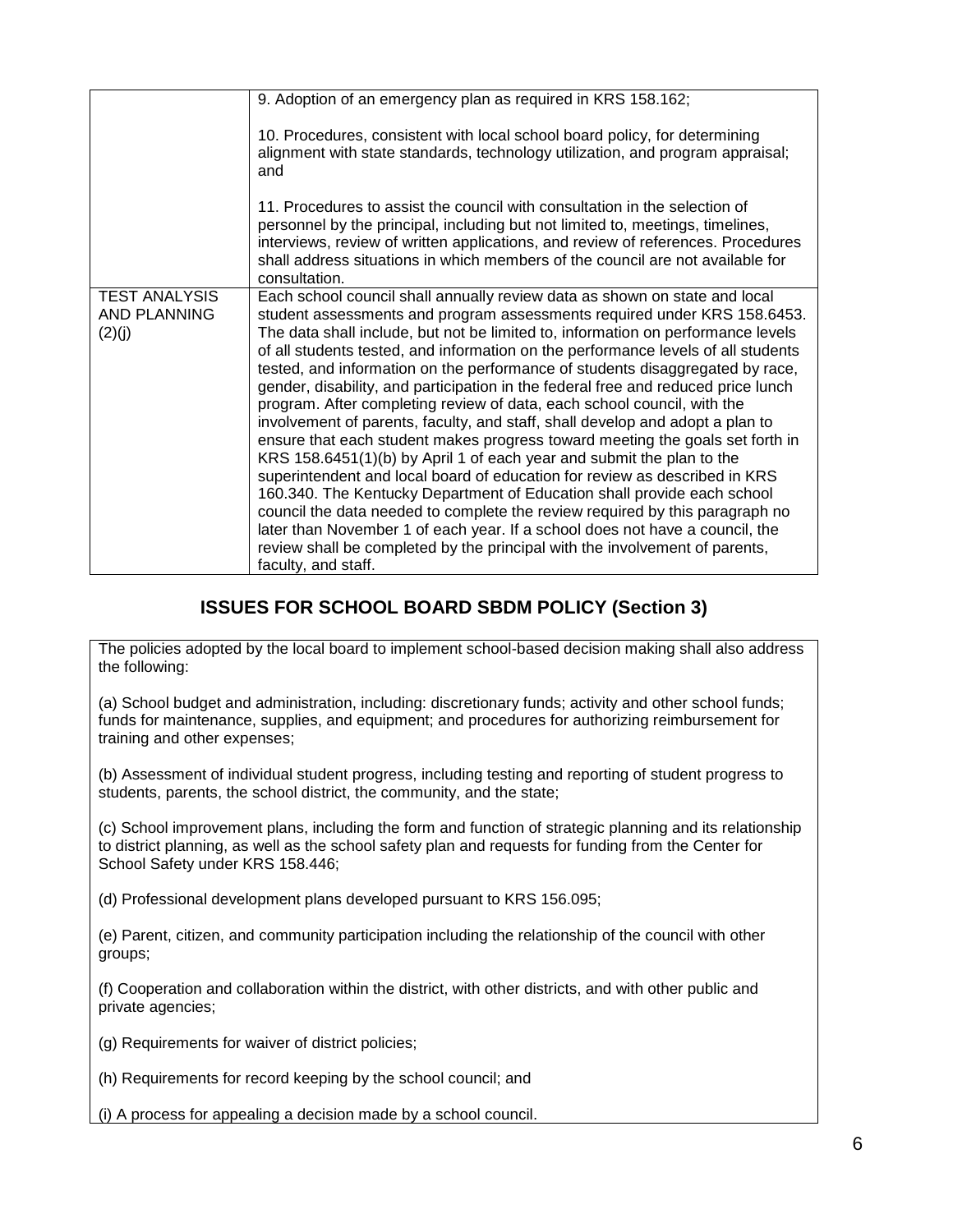## **INSURANCE AND ADDITIONAL AUTHORITY (Section 4)**

In addition to the authority granted to the school council in this section, the local board may grant to the school council any other authority permitted by law. The board shall make available liability insurance coverage for the protection of all members of the school council from liability arising in the course of pursuing their duties as members of the council.

## **ABOLISHING A COUNCIL (Section 5)**

All schools shall implement school-based decision making in accordance with this section and with the policy adopted by the local board pursuant to this section. Upon favorable vote of a majority of the faculty at the school and a majority of at least twenty-five (25) voting parents of students enrolled in the school, a school meeting its goal as determined by the Department of Education pursuant to KRS 158.6455 may apply to the Kentucky Board of Education for exemption from the requirement to implement school-based decision making, and the state board shall grant the exemption. The voting by the parents on the matter of exemption from implementing school-based decision making shall be in an election conducted by the parent and teacher organization of the school, or, if none exists, the largest organization of parents formed for this purpose. Notwithstanding the provisions of this section, a local school board district shall not be required to implement school-based decision making if the local school district contains only one (1) school.

#### **COUNCIL TRAINING (Section 6)**

The Department of Education shall provide professional development activities to assist schools in implementing school-based decision-making. School council members elected for the first time shall complete a minimum of six (6) clock hours of training in the process of school-based decision making, no later than thirty (30) days after the beginning of the service year for which they are elected to serve. School council members who have served on a school council at least one (1) year shall complete a minimum of three (3) clock hours of training in the process of school-based decision making no later than one hundred twenty (120) days after the beginning of the service year for which they are elected to serve. Experienced members may participate in the training for new members to fulfill their training requirement. School council training required under this subsection shall be conducted by trainers endorsed by the Department of Education. By November 1 of each year, the principal through the local superintendent shall forward to the Department of Education the names and addresses of each council member and verify that the training has been completed. School council members elected to fill a vacancy shall complete the applicable training within thirty (30) days of their election.

# **ALTERNATIVE MODELS (Section 7)**

A school that chooses to have school-based decision making but would like to be exempt from the administrative structure set forth by this section may develop a model for implementing school-based decision making including, but not limited to, a description of the membership, organization, duties, and responsibilities of a school council. The school shall submit the model through the local board of education to the commissioner of education and the Kentucky Board of Education, which shall have final authority of approval. The application for approval of the model shall show evidence that it has been developed by representatives of parents, students, certified personnel, and the administrators of the school and that two-thirds (2/3) of the faculty have agreed to the model.

# **ALLOCATIONS AND PROFESSIONAL DEVELOPMENT (Section 8)**

The Kentucky Board of Education, upon recommendation of the commissioner of education, shall adopt by administrative regulation a formula by which school district funds shall be allocated to each school council. Included in the school council formula shall be an allocation for professional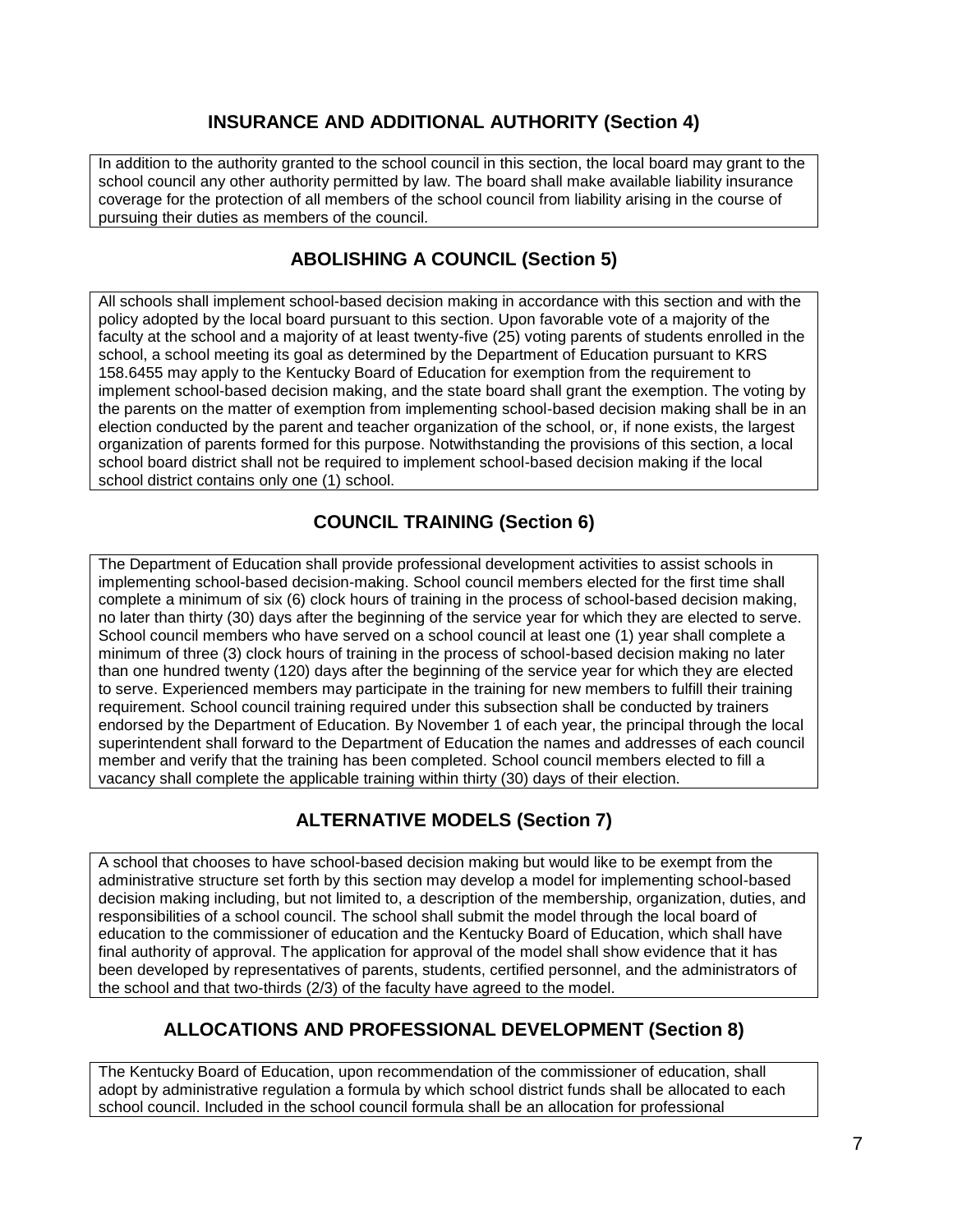development that is at least sixty-five percent (65%) of the district's per pupil state allocation for professional development for each student in average daily attendance in the school. The school council shall plan professional development in compliance with requirements specified in KRS 156.095, except as provided in KRS 158.649. School councils of small schools shall be encouraged to work with other school councils to maximize professional development opportunities.

## **INTERFERENCE WITH THE COUNCIL (Section 9)**

(a) No board member, superintendent of schools, district employee, or member of a school council shall intentionally engage in a pattern of practice which is detrimental to the successful implementation of or circumvents the intent of school-based decision making to allow the professional staff members of a school and parents to be involved in the decision making process in working toward meeting the educational goals established in KRS 158.645 and 158.6451 or to make decisions in areas of policy assigned to a school council pursuant to paragraph (i) of subsection (2) of this section.

(b) An affected party who believes a violation of this subsection has occurred may file a written complaint with the Office of Education Accountability. The office shall investigate the complaint and resolve the conflict, if possible, or forward the matter to the Kentucky Board of Education.

(c) The Kentucky Board of Education shall conduct a hearing in accordance with KRS Chapter 13B for complaints referred by the Office of Education Accountability.

(d) If the state board determines a violation has occurred, the party shall be subject to reprimand. A second violation of this subsection may be grounds for removing a superintendent, a member of a school council, or school board member from office or grounds for dismissal of an employee for misconduct in office or willful neglect of duty.

# **COUNCIL ACCOUNTABILITY (Section 10)**

Notwithstanding subsections (1) to (9) of this section, a school's right to establish or maintain a schoolbased decision making council and the powers, duties, and authority granted to a school council may be rescinded or the school council's role may be advisory if the commissioner of education or the Kentucky Board of Education takes action under KRS 160.346.

# **WELLNESS POLICY (Section 11)**

Each school council of a school containing grades K-5 or any combination thereof, or if there is no school council, the principal, shall develop and implement a wellness policy that includes moderate to vigorous physical activity each day and encourages healthy choices among students. The policy may permit physical activity to be considered part of the instructional day, not to exceed thirty (30) minutes per day, or one hundred and fifty (150) minutes per week. Each school council, or if there is no school council, the principal, shall adopt an assessment tool to determine each child's level of physical activity on an annual basis. The council or principal may utilize an existing assessment program. The Kentucky Department of Education shall make available a list of available resources to carry out the provisions of this subsection. The department shall report to the Legislative Research Commission no later than November 1 of each year on how the schools are providing physical activity under this subsection and on the types of physical activity being provided. The policy developed by the school council or principal shall comply with provisions required by federal law, state law, or local board policy.

#### **PROGRAM REVIEWS AND WRITING PROGRAM KRS 158.6453**

(7) Program | Beginning in the 2011-2012 academic year, the Kentucky assessment program shall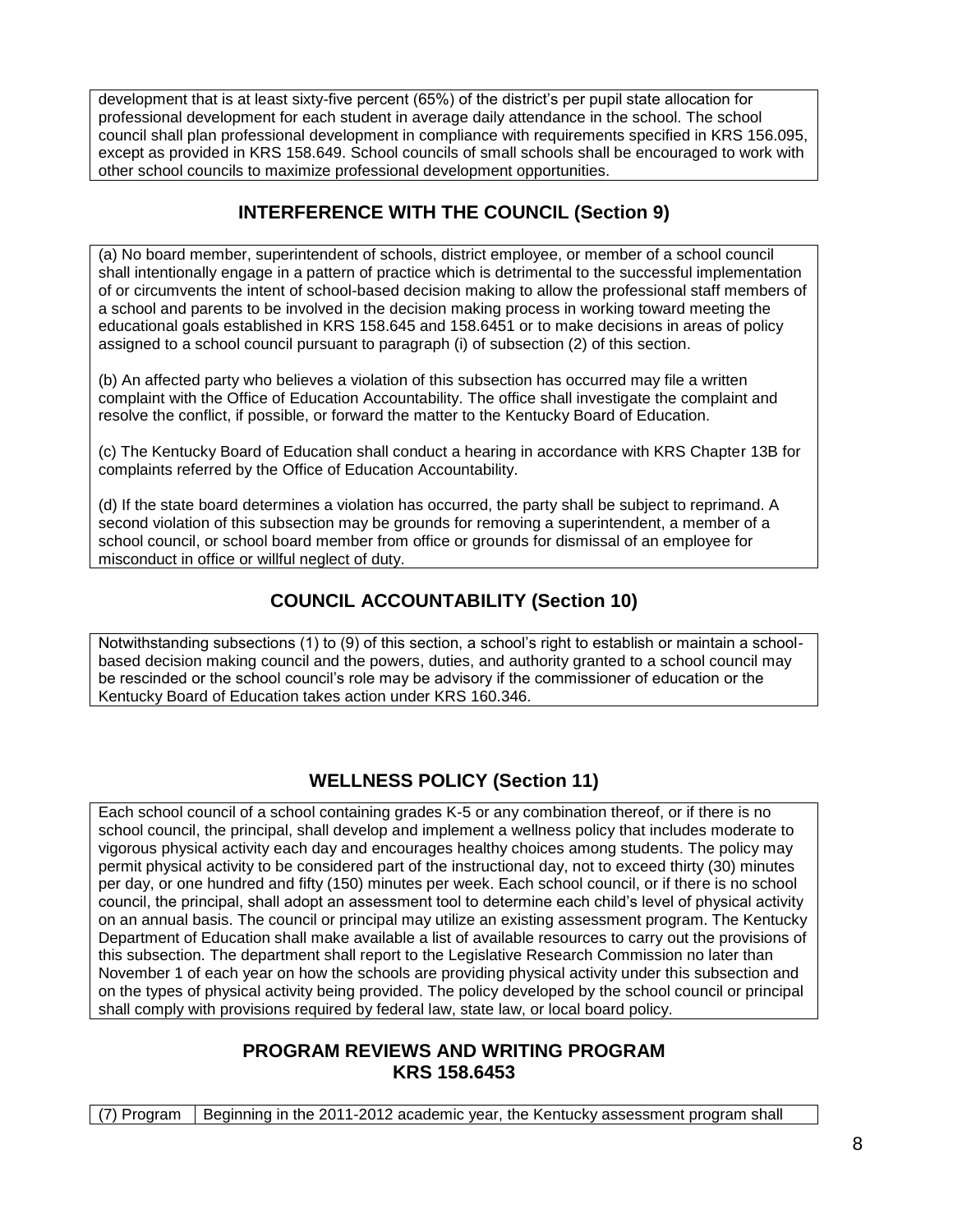| skills and career studies, and the writing programs. The results of the program reviews<br>and audits of arts and humanities, practical living skills and career studies, and writing<br>required under this subsection shall be included in the accountability system as required<br>by KRS 158.6455.<br>(a) Arts and<br>Each school-based decision making council shall analyze the findings from program<br>humanities<br>reviews for its school and determine how it will address program recommendations to<br>improve the program for students.<br>(b) Practical<br>living skills<br>and career<br>studies<br>(c) Writing<br>2. Each school-based decision making council or if there is no school council, a<br>committee appointed by the principal, shall adopt policies that determine the writing<br>program for its school and submit it to the Department of Education for review and<br>comment. The writing program shall incorporate a variety of language resources,<br>technological tools, and multiple opportunities for students to develop complex<br>communication skills for a variety of purposes.<br>3. Writing portfolios, consisting of samples of individual student work that represent the<br>interests and growth of the student over time, shall be a required part of any writing<br>program in primary through grade twelve (12). Portfolios shall be part of the required<br>criteria for the program review and audit process relating to the writing program under<br>this paragraph. Individual student scores on portfolios shall not be included in the<br>accountability system.<br>4. A writing portfolio shall be maintained for each student and follow each student from<br>grade to grade and to any school in which the student may enroll.<br>5. A school's policies for the writing program shall address the use of the portfolio for<br>determining a student's performance in:<br>a. Communication;<br>b. Grading procedures and feedback to students regarding their writing and<br>communication skills:<br>c. The responsibility for review of the portfolios and feedback to students; and<br>d. Other policies to improve the quality of an individual student's writing and<br>communication skills. |                |                                                                                      |
|-----------------------------------------------------------------------------------------------------------------------------------------------------------------------------------------------------------------------------------------------------------------------------------------------------------------------------------------------------------------------------------------------------------------------------------------------------------------------------------------------------------------------------------------------------------------------------------------------------------------------------------------------------------------------------------------------------------------------------------------------------------------------------------------------------------------------------------------------------------------------------------------------------------------------------------------------------------------------------------------------------------------------------------------------------------------------------------------------------------------------------------------------------------------------------------------------------------------------------------------------------------------------------------------------------------------------------------------------------------------------------------------------------------------------------------------------------------------------------------------------------------------------------------------------------------------------------------------------------------------------------------------------------------------------------------------------------------------------------------------------------------------------------------------------------------------------------------------------------------------------------------------------------------------------------------------------------------------------------------------------------------------------------------------------------------------------------------------------------------------------------------------------------------------------------------------------------------------------------------------------------------------|----------------|--------------------------------------------------------------------------------------|
|                                                                                                                                                                                                                                                                                                                                                                                                                                                                                                                                                                                                                                                                                                                                                                                                                                                                                                                                                                                                                                                                                                                                                                                                                                                                                                                                                                                                                                                                                                                                                                                                                                                                                                                                                                                                                                                                                                                                                                                                                                                                                                                                                                                                                                                                 | <b>Reviews</b> | include program reviews and program audits for arts and humanities, practical living |
|                                                                                                                                                                                                                                                                                                                                                                                                                                                                                                                                                                                                                                                                                                                                                                                                                                                                                                                                                                                                                                                                                                                                                                                                                                                                                                                                                                                                                                                                                                                                                                                                                                                                                                                                                                                                                                                                                                                                                                                                                                                                                                                                                                                                                                                                 |                |                                                                                      |
|                                                                                                                                                                                                                                                                                                                                                                                                                                                                                                                                                                                                                                                                                                                                                                                                                                                                                                                                                                                                                                                                                                                                                                                                                                                                                                                                                                                                                                                                                                                                                                                                                                                                                                                                                                                                                                                                                                                                                                                                                                                                                                                                                                                                                                                                 |                |                                                                                      |
|                                                                                                                                                                                                                                                                                                                                                                                                                                                                                                                                                                                                                                                                                                                                                                                                                                                                                                                                                                                                                                                                                                                                                                                                                                                                                                                                                                                                                                                                                                                                                                                                                                                                                                                                                                                                                                                                                                                                                                                                                                                                                                                                                                                                                                                                 |                |                                                                                      |
|                                                                                                                                                                                                                                                                                                                                                                                                                                                                                                                                                                                                                                                                                                                                                                                                                                                                                                                                                                                                                                                                                                                                                                                                                                                                                                                                                                                                                                                                                                                                                                                                                                                                                                                                                                                                                                                                                                                                                                                                                                                                                                                                                                                                                                                                 |                |                                                                                      |
|                                                                                                                                                                                                                                                                                                                                                                                                                                                                                                                                                                                                                                                                                                                                                                                                                                                                                                                                                                                                                                                                                                                                                                                                                                                                                                                                                                                                                                                                                                                                                                                                                                                                                                                                                                                                                                                                                                                                                                                                                                                                                                                                                                                                                                                                 |                |                                                                                      |
|                                                                                                                                                                                                                                                                                                                                                                                                                                                                                                                                                                                                                                                                                                                                                                                                                                                                                                                                                                                                                                                                                                                                                                                                                                                                                                                                                                                                                                                                                                                                                                                                                                                                                                                                                                                                                                                                                                                                                                                                                                                                                                                                                                                                                                                                 |                |                                                                                      |
|                                                                                                                                                                                                                                                                                                                                                                                                                                                                                                                                                                                                                                                                                                                                                                                                                                                                                                                                                                                                                                                                                                                                                                                                                                                                                                                                                                                                                                                                                                                                                                                                                                                                                                                                                                                                                                                                                                                                                                                                                                                                                                                                                                                                                                                                 |                |                                                                                      |
|                                                                                                                                                                                                                                                                                                                                                                                                                                                                                                                                                                                                                                                                                                                                                                                                                                                                                                                                                                                                                                                                                                                                                                                                                                                                                                                                                                                                                                                                                                                                                                                                                                                                                                                                                                                                                                                                                                                                                                                                                                                                                                                                                                                                                                                                 |                |                                                                                      |
|                                                                                                                                                                                                                                                                                                                                                                                                                                                                                                                                                                                                                                                                                                                                                                                                                                                                                                                                                                                                                                                                                                                                                                                                                                                                                                                                                                                                                                                                                                                                                                                                                                                                                                                                                                                                                                                                                                                                                                                                                                                                                                                                                                                                                                                                 |                |                                                                                      |
|                                                                                                                                                                                                                                                                                                                                                                                                                                                                                                                                                                                                                                                                                                                                                                                                                                                                                                                                                                                                                                                                                                                                                                                                                                                                                                                                                                                                                                                                                                                                                                                                                                                                                                                                                                                                                                                                                                                                                                                                                                                                                                                                                                                                                                                                 |                |                                                                                      |
|                                                                                                                                                                                                                                                                                                                                                                                                                                                                                                                                                                                                                                                                                                                                                                                                                                                                                                                                                                                                                                                                                                                                                                                                                                                                                                                                                                                                                                                                                                                                                                                                                                                                                                                                                                                                                                                                                                                                                                                                                                                                                                                                                                                                                                                                 |                |                                                                                      |
|                                                                                                                                                                                                                                                                                                                                                                                                                                                                                                                                                                                                                                                                                                                                                                                                                                                                                                                                                                                                                                                                                                                                                                                                                                                                                                                                                                                                                                                                                                                                                                                                                                                                                                                                                                                                                                                                                                                                                                                                                                                                                                                                                                                                                                                                 |                |                                                                                      |
|                                                                                                                                                                                                                                                                                                                                                                                                                                                                                                                                                                                                                                                                                                                                                                                                                                                                                                                                                                                                                                                                                                                                                                                                                                                                                                                                                                                                                                                                                                                                                                                                                                                                                                                                                                                                                                                                                                                                                                                                                                                                                                                                                                                                                                                                 |                |                                                                                      |
|                                                                                                                                                                                                                                                                                                                                                                                                                                                                                                                                                                                                                                                                                                                                                                                                                                                                                                                                                                                                                                                                                                                                                                                                                                                                                                                                                                                                                                                                                                                                                                                                                                                                                                                                                                                                                                                                                                                                                                                                                                                                                                                                                                                                                                                                 |                |                                                                                      |
|                                                                                                                                                                                                                                                                                                                                                                                                                                                                                                                                                                                                                                                                                                                                                                                                                                                                                                                                                                                                                                                                                                                                                                                                                                                                                                                                                                                                                                                                                                                                                                                                                                                                                                                                                                                                                                                                                                                                                                                                                                                                                                                                                                                                                                                                 |                |                                                                                      |

# **Kentucky's Curriculum Framework for Students**

Kentucky's General Assembly Model Curriculum Framework [KRS 158.6451(b)]

- 1. Use basic communication and mathematic skills for purposes and situations they will encounter throughout their lives;
- 2. Apply core concepts and principles from mathematics, the sciences, the arts, the humanities, social studies, and practical living studies to situations they will encounter throughout their lives;
- 3. Become self-sufficient individuals of good character exhibiting the qualities of altruism, citizenship, courtesy, hard work, honesty, human worth, justice, knowledge, patriotism, respect, responsibility, and self-discipline;
- 4. Become responsible members of a family, work group, or community, including demonstrating effectiveness in community service;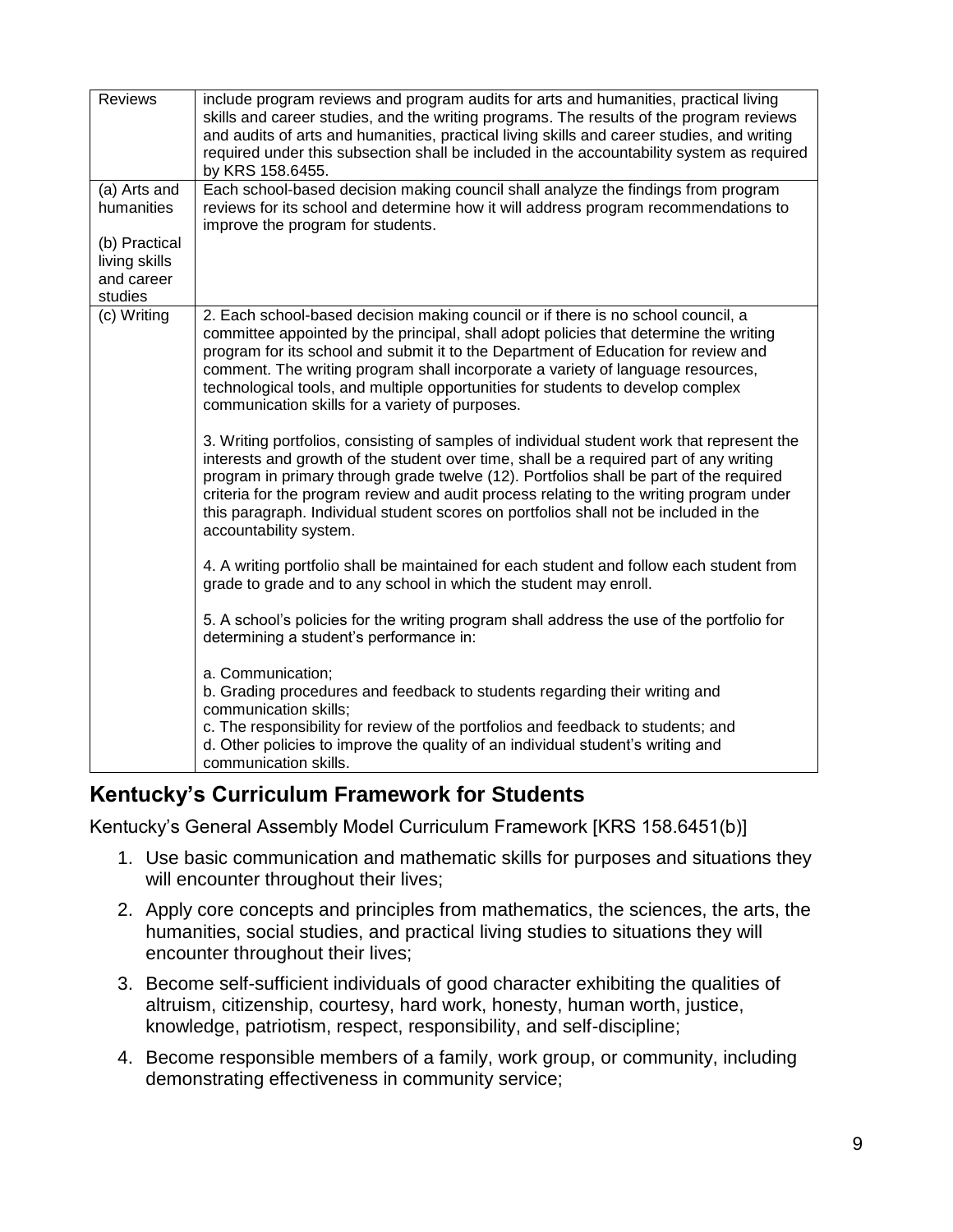- 5. Think and solve problems in school situations and in a variety of situations they will encounter in life;
- 6. Connect and integrate experiences and new knowledge from all subject matter fields with what they have previously learned and build on past learning experiences to acquire new information through various media sources; and
- 7. Express their creative talents and interests in visual arts, music, dance, and dramatic arts.

# **Unbridled Learning Accountability Model**

#### **On what is accountability based?**

Kentucky's Unbridled Learning system is based on multiple measures of school effectiveness. The measures fall into three major categories – Next-Generation Learners, Next-Generation Instructional Programs and Support, and Next-Generation Professionals -- and will be phased into the accountability system over the next several years.

| <b>Next-Generation Learners</b> | <b>Next-Generation Instructional</b><br><b>Programs and Support</b> | <b>Next-Generation Professionals</b> |
|---------------------------------|---------------------------------------------------------------------|--------------------------------------|
| Achievement                     | Program Reviews:                                                    | <b>Effective Teachers</b>            |
| Gap                             | Arts and Humanities<br>$\bullet$                                    | <b>Effective Leaders</b>             |
| Growth                          | <b>Practical Living/Career</b>                                      |                                      |
| <b>Graduation Rate</b>          | <b>Studies</b>                                                      | *Currently on hold                   |
| <b>College/Career Readiness</b> | Writing                                                             |                                      |
|                                 | $K-3$                                                               |                                      |
|                                 | World Language & Global<br>٠<br>Competency                          |                                      |

#### **How will student performance be used for accountability?**

Next-Generation Learners is the main component of Unbridled Learning and is based on many measures of student performance on various tests. Points will be awarded based on how well a school performs on each measure.

- Achievement Student performance (Novice, Apprentice, Proficient, and Distinguished) content area tests (reading, mathematics, science [limited to high school level [EOC Biology], social studies, and writing)
- Gap Non-duplicated gap group is the percentage scoring Proficient and Distinguished in all content area tests. Non-duplicated gap group is aggregate of students in demographic categories (African American, Hispanic, American Indian, Limited English proficiency, students in poverty [free/reduced-price lunch], and students with disabilities.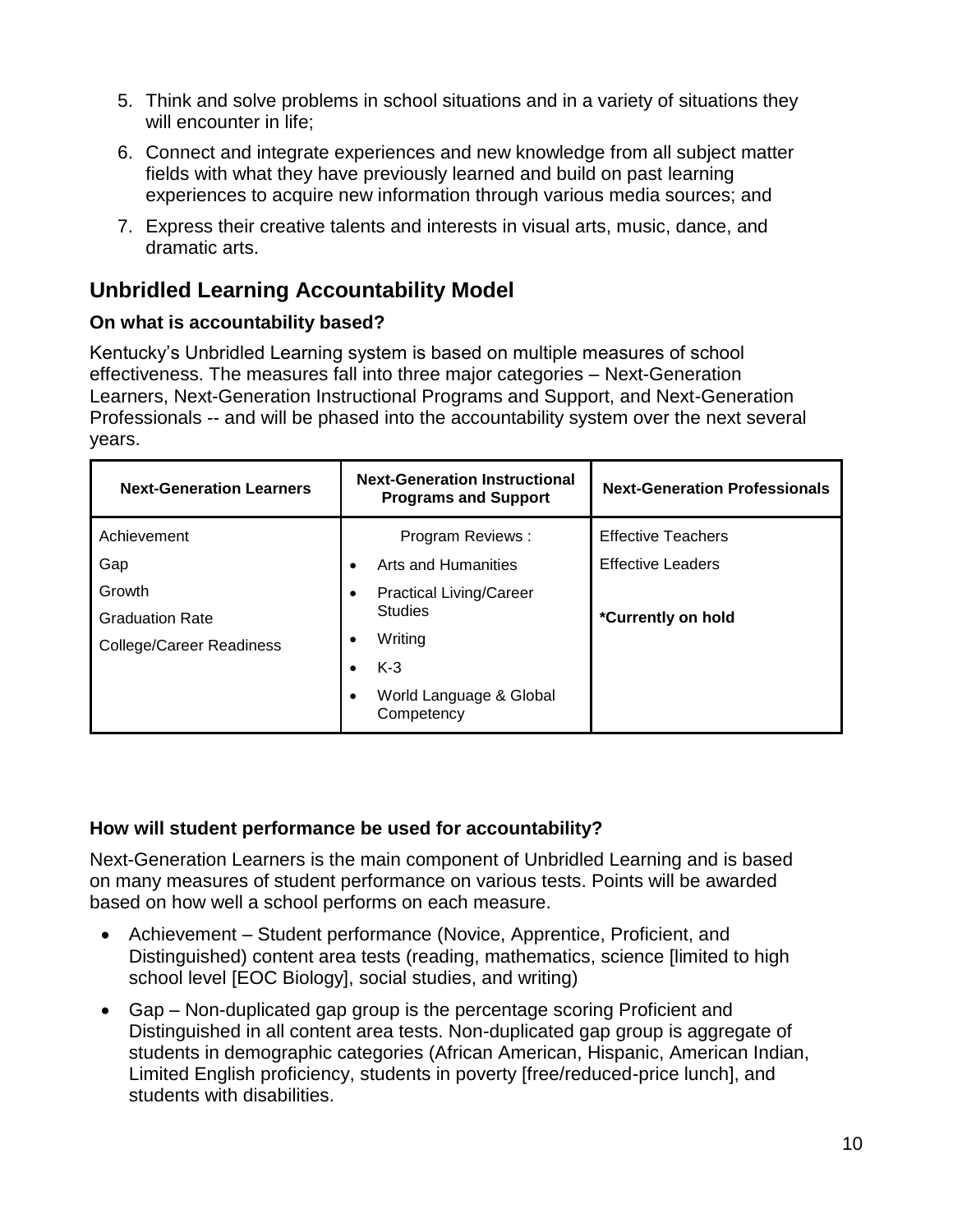- Growth The growth calculation uses a student growth percentile measured in reading and mathematics. Points are awarded for a percentage of students growing at typical or high growth. The student growth percentile places students into academic peer groups and then calculates their improvement over a one-year period compared to the academic peer group.
- College/Career Readiness Schools and districts will provide information about how many students are ready for college and/or careers, based on test scores and certifications earned.
- Graduation Rate Schools and districts will report how many students graduate within four years of high school.

| <b>Calculating Next-Generation Learner Score</b> | <b>Elementary</b> | <b>Middle</b> | High       |
|--------------------------------------------------|-------------------|---------------|------------|
| Achievement                                      | 33.3%             | 28%           | <b>20%</b> |
| Gap                                              | 33.3%             | 28%           | 20%        |
| Growth                                           | 33.3%             | 28%           | 20%        |
| Readiness for College/Career                     | n/a               | 16%           | <b>20%</b> |
| <b>Graduation Rate</b>                           | n/a               | n/a           | 20%        |

#### **School and District Improvement Planning Process (**703 KAR 5:225; Section 9)

- (1) Each school or district shall annually develop, review, and revise a comprehensive school or district improvement plan.
- (2) The structure of a school or district comprehensive improvement plan shall include:
	- (a) Executive summary that shall include a vision and a mission;
	- (b) Needs assessment that shall include:
		- 1. A description of the data reviewed and the process used to develop the needs assessment;
		- 2. A review of the previous plan and its implementation to inform development of the new plan; and
		- 3. Perception data gathered from the administration of a valid and reliable measure of teaching and learning conditions;
	- (c) Process for development that shall include:
		- 1. Analysis of data to determine causes and contributing factors;
		- 2. Prioritization of needs; and
		- 3. Development of goals, objectives, strategies, and activities based on the needs assessment and root cause analysis, that shall include targets or measures of success, timelines, persons responsible, a budget that includes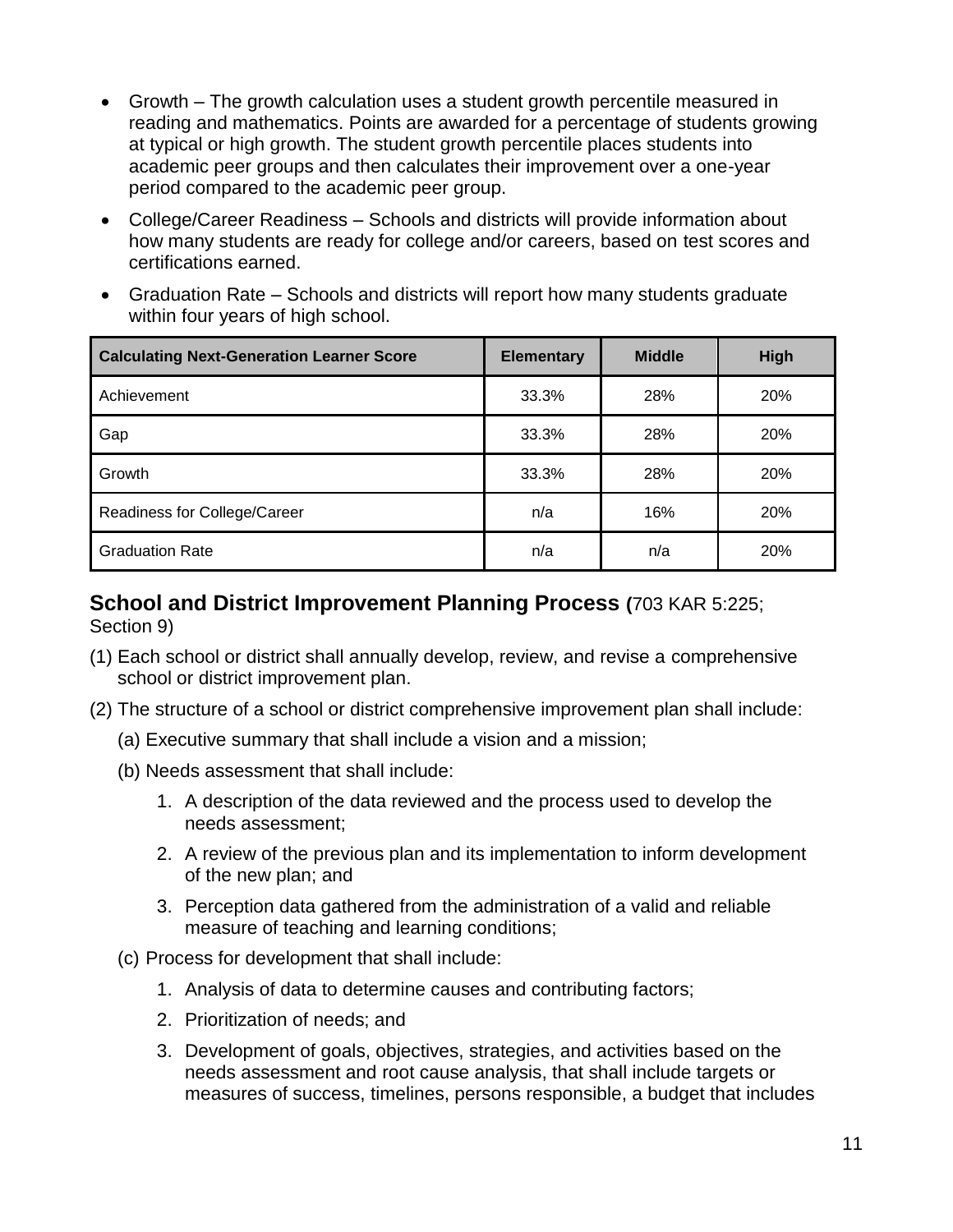resources needed and source of funding, and a process for meaningful stakeholder communications and input;

- (d) A set of assurances, approved by and on file with the local board of education, with a signed declaration by the superintendent that all schools in the district are in compliance with the requirements of the statutes and administrative regulations included in those assurances; and
- (e) A process for annual review and revision by the school or district.
- (3) Continuous improvement and capacity building shall drive the development of the plan.
- (4) Other required components in the process shall include:
	- (a) A standards-based process for measuring organizational effectiveness that shall include purpose and direction, governance and leadership, teaching and assessing for learning, resources and support systems, and using results for continuous improvement;
	- (b) A data driven self-evaluation based on the standards, including a means to gather meaningful stakeholder input;
	- (c) A written improvement plan based on the issues identified in the self-evaluation;
	- (d) A set of assurances that includes a determination of compliance with each assurance and the ability to upload any supporting documentation needed;
	- (e) Electronic submission of all elements of the plan;
	- (f) Monitoring implementation of the plan through implementation and impact checks; and
	- (g) Evaluation of the effectiveness based on the strategies and activities in the plan.
- (5) A CSIP shall also include the elements required of schools by KRS 158.649(5).
- (6) A CSIP or CDIP for a priority or focus school or district shall also address the following:
	- (a) Curriculum alignment for schools within the district and within each individual school, ensuring the instructional program is:
		- 1. Research-based;
		- 2. Rigorous;
		- 3. Aligned with the Kentucky Core Academic Standards as established in 704 KAR 3:303; and
		- 4. Based on student needs;
	- (b) Provision of time for collaboration on the use of data to inform evaluation and assessment strategies to continuously monitor and modify instruction to meet student needs and support proficient student work, if a priority or focus school;
	- (c) Activities to target the underperforming areas of achievement, gap, growth, college and career readiness, or graduation rate;
	- (d) Activities to target demonstrators of weakness in program reviews;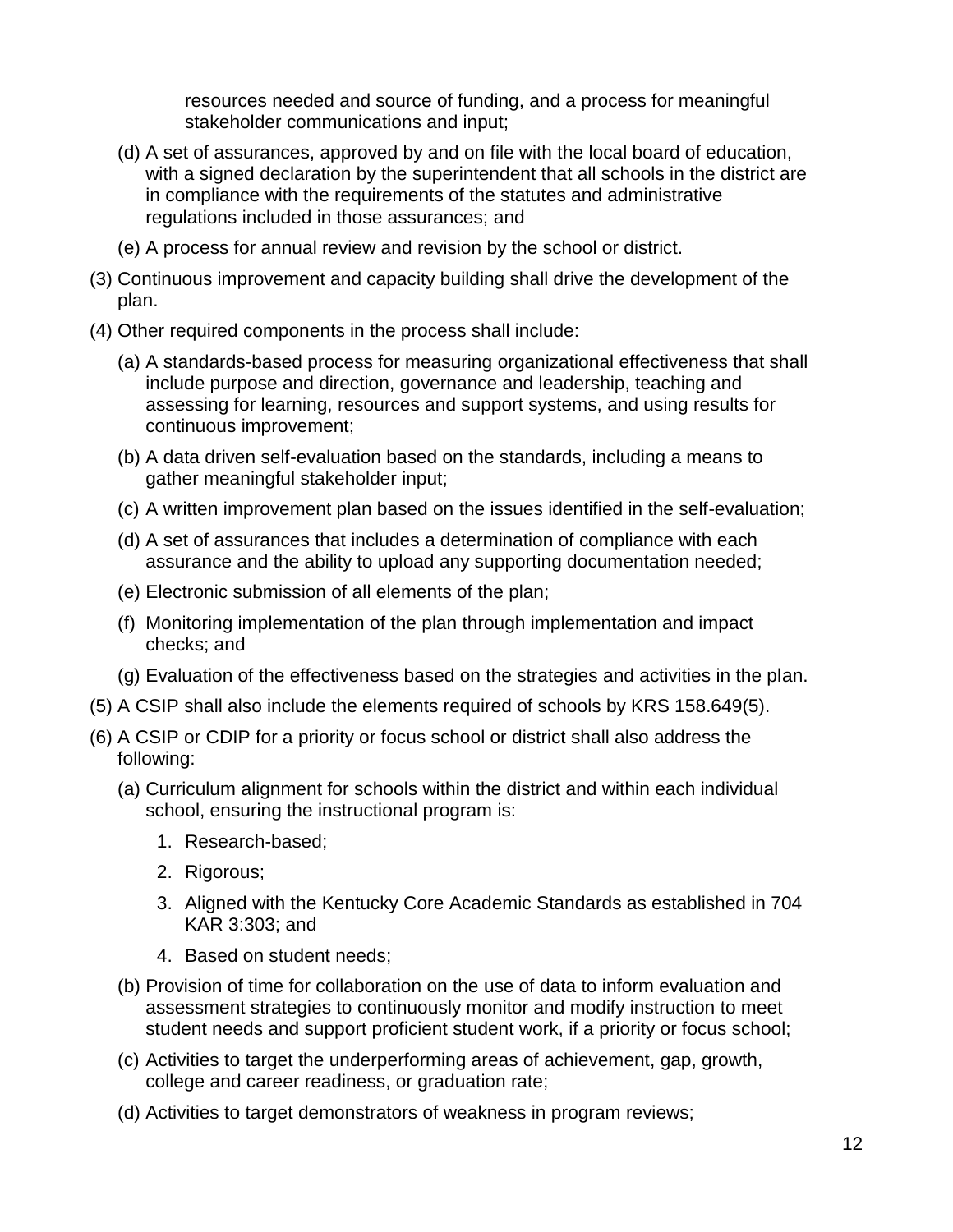- (e) Activities to target areas of need identified in teacher and leader effectiveness measures;
- (f) School safety, discipline strategies, and other non-academic factors that impact student achievement, such as students' social, emotional, and health needs, if a priority or focus school;
- (g) Design of the school day, week, or year to include additional time for student learning and teacher collaboration, if a priority or focus school;
- (h) Specific strategies to address gaps in achievement and graduation rates between the highest-achieving student performance group and the lowest-achieving student performance group, if a focus school or district; and
- (i) Short-term, monthly plans for the first ninety (90) days of implementation, and the establishment of teacher turnaround teams with intensive year-round training focused on teacher effectiveness and school improvement in the professional development component of its plan, if a priority school.
- (7) A priority or focus district shall use a variety of relevant sources that shall include perception data gathered from the administration of a valid and reliable measure of teaching and learning conditions to inform the needs assessment required by the CDIP. A district containing a priority or focus school shall assist those schools in using these data to inform the needs assessment required by the CSIP.
- (8) The Commissioner's Raising Achievement and Closing Gaps Council and the Commissioner's Parents Advisory Council shall provide guidance to focus schools and districts as they conduct their needs assessments and revise their CSIPs and CDIPs.
- (9) A priority school shall document meaningful family and community involvement in selecting the intervention strategies that shall be included in the revised CSIP.
- (10)The CDIP for a district with a priority or focus school shall include the support to be provided to the priority or focus school by the district. The priority or focus school's CSIP shall include the support that will be provided by the district to the school.
- (11)The CDIP for each district shall be posted to the district's Web site. The CSIP for each school shall be posted to the school's Web site.

| <b>OVERALL DECISION AREA</b> | <b>SPECIFIC COUNCIL</b>              |
|------------------------------|--------------------------------------|
|                              | <b>RESPONSIBLITIES</b>               |
| <b>PLAN</b>                  | Targets for closing achievement gaps |
|                              | School Improvement Plan              |
|                              | School Safety Plan                   |
|                              | <b>Ungraded Primary Program</b>      |
| <b>PLANNING PROCESS</b>      | Test scores analysis                 |
|                              | Alignment with state standards       |
|                              | Technology use                       |
|                              | Program evaluation                   |
| PROFESSIONAL DEVELOPMENT     | <b>Professional Development</b>      |

# **WHAT COUNCILS DO**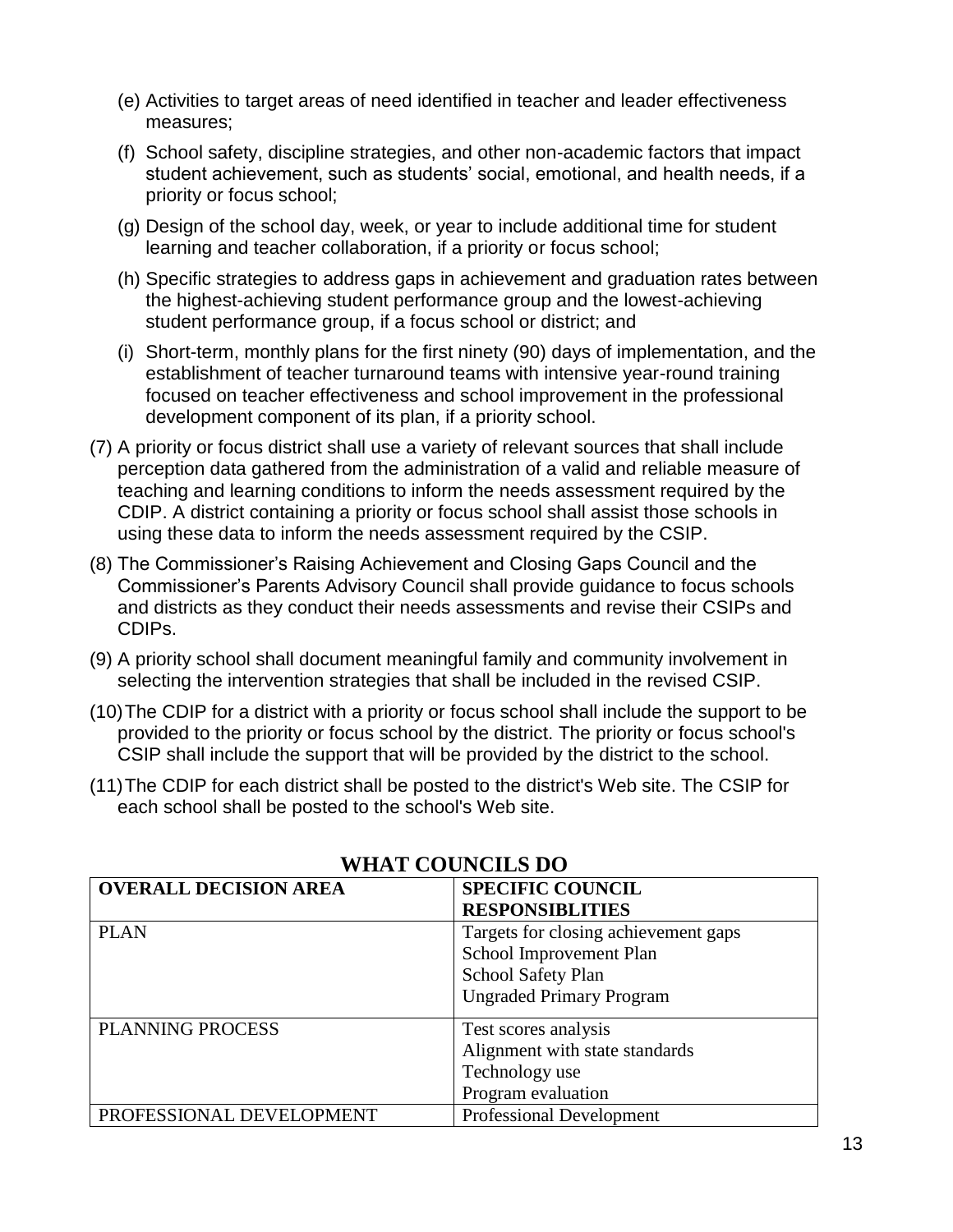| <b>BUDGETS</b>              | Spending on staff                               |
|-----------------------------|-------------------------------------------------|
|                             | Spending for textbooks, instructional           |
|                             | materials, and student support                  |
|                             | Use of activity funds                           |
| <b>POLICIES</b>             | Curriculum                                      |
|                             | Staff time assignment                           |
|                             | Student assignment                              |
|                             | <b>School Schedule</b>                          |
|                             | <b>School Space</b>                             |
|                             | Instructional practices                         |
|                             | Discipline                                      |
|                             | Extracurricular programs                        |
|                             | State standards alignment                       |
|                             | <b>Technology Use</b>                           |
|                             | Program evaluation                              |
|                             | Consultation                                    |
|                             | Committees                                      |
|                             | Parent Engagement (Title 1 schools only)        |
|                             | <b>College Level Courses</b>                    |
|                             | Writing                                         |
|                             | <b>Emergency Plans</b>                          |
|                             | Wellness (K-5 and any schools participating     |
|                             | in Free and Reduced Lunch)                      |
| <b>CONSULTATION PROCESS</b> | <b>Consultation for vacancies</b>               |
|                             | Consultation before principal selects people to |
|                             | be hired                                        |
| PRINCIPAL SELECTION         | Selection of new principal                      |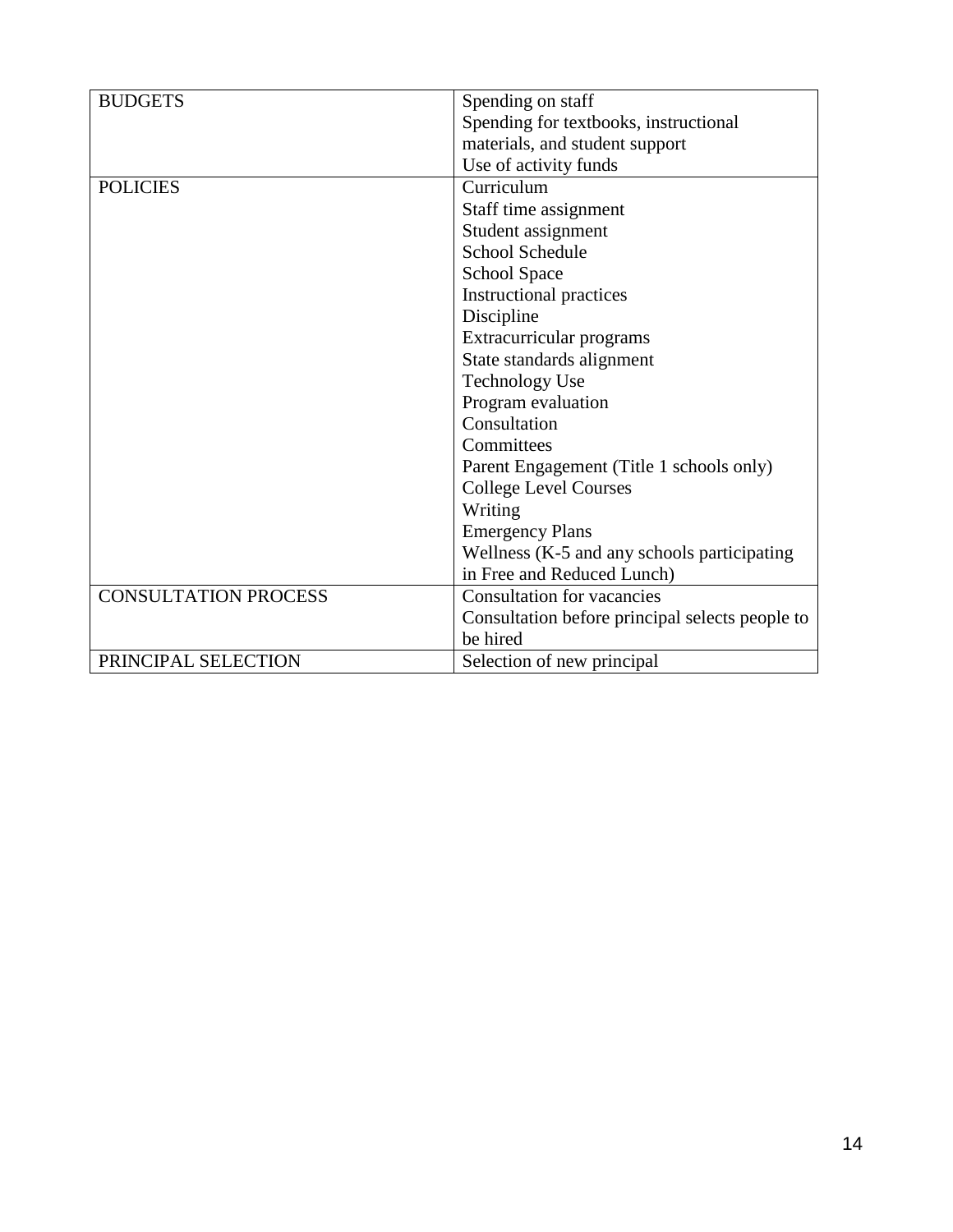# **WHAT COUNCILS DO NOT DO**

- Run school on a day-to-day basis Break contracts
- 
- 
- 
- Make decisions outside their areas of responsibility
- 
- Break state or federal laws Spend money a school doesn't have
- Risk health and safety  **Create a successful school without strong**
- Risk lawsuits support from the whole school community

# **ASSIST (Adaptive System of School Improvement Support Tools)**

Assist is an interactive web-based platform that uses technology to guide school and district administrators through the continuous improvement process, support disciplined thought and data based decision making and ensure that compliance and improvement activities are effectively monitored and implemented. ASSIST allows Kentucky schools and districts to create unique data profiles, build high quality goals and plans, document and track the implementation process and evaluate the effectiveness of program and planning initiatives in a single system.

#### **Who uses this system?**

Administrators in all Kentucky schools and districts (Superintendents, Principals and collaborative planning groups responsible for District and School Improvement Plans)

#### **What data are collected?**

Comprehensive School Improvement Plans (CSIP) is developed within the ASSIST system. Districts use data available in the School Report Card to guide the improvement planning process through the creation of goals and plan to improve student achievement. School and district administrators monitor and evaluate school progress through this tool.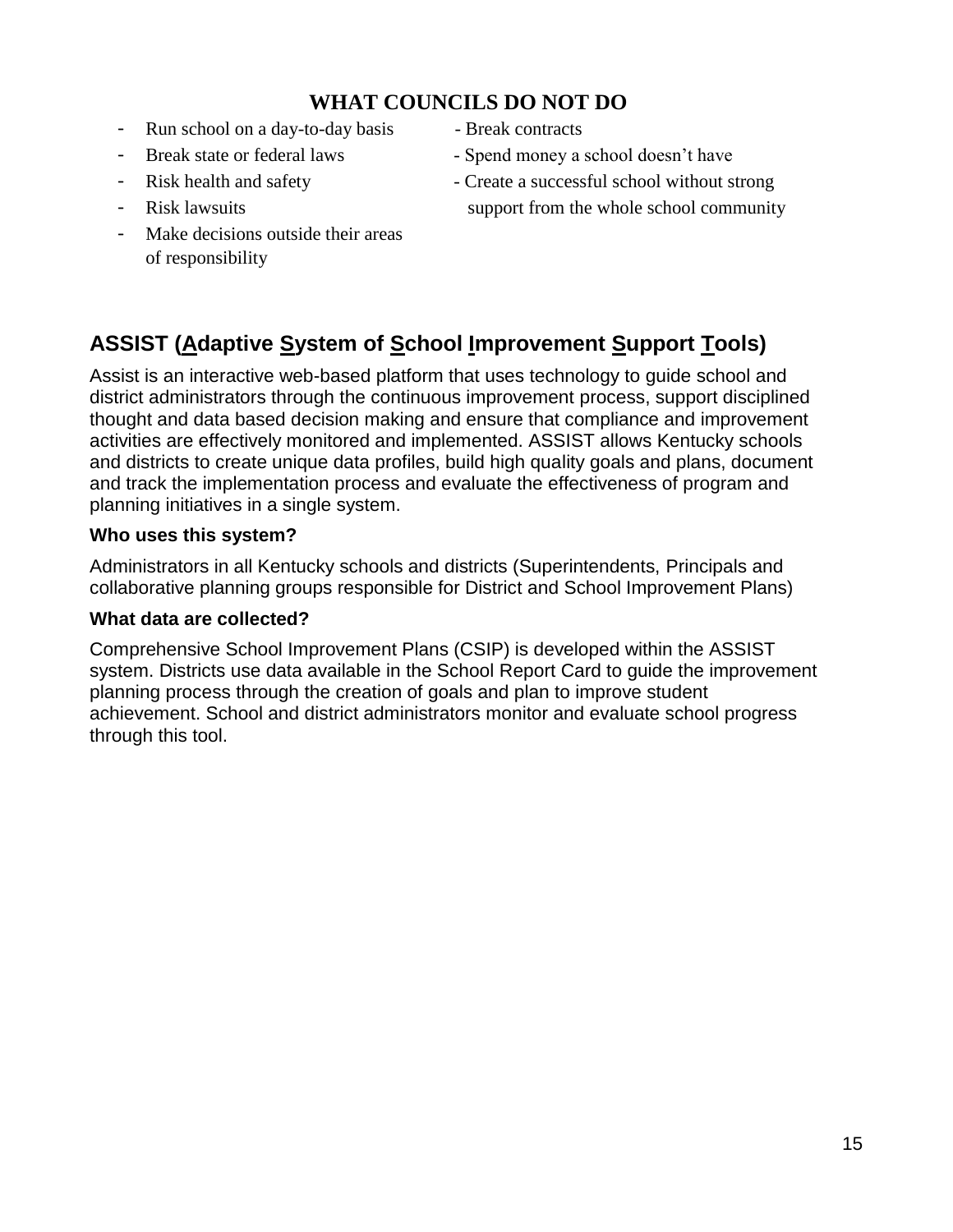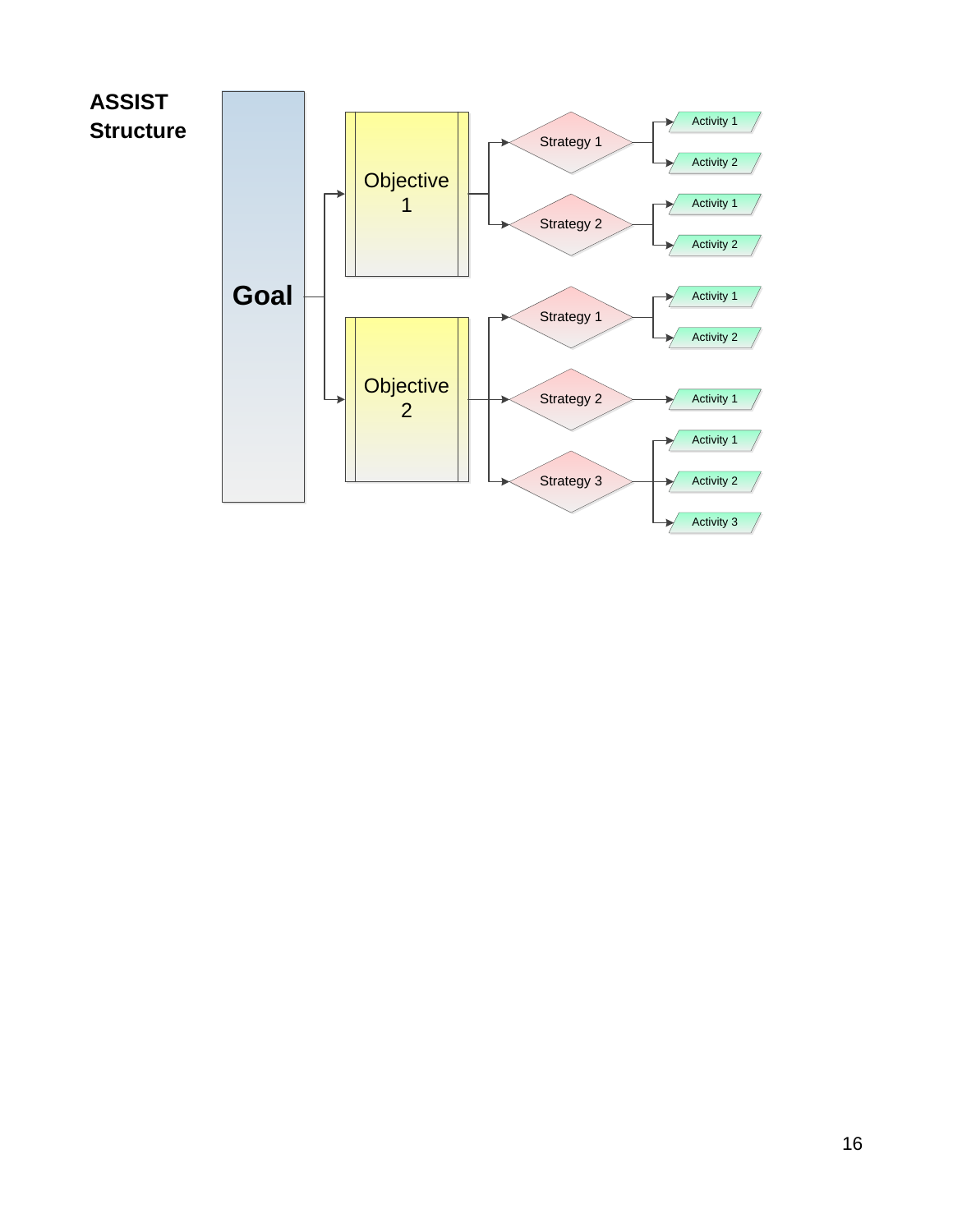# **Required SBDM Policy Areas**

| <b>POLICY AREAS</b>                                                                                         | <b>STATUTORY</b><br><b>AUTHORITY</b>                                                                             |  |
|-------------------------------------------------------------------------------------------------------------|------------------------------------------------------------------------------------------------------------------|--|
| Determination of curriculum                                                                                 | KRS 160.345(2)(i)1                                                                                               |  |
| Assignment of instructional and non-instructional staff time                                                | KRS 160.345(2)(i)2                                                                                               |  |
| Assignment of students to classes and programs                                                              | KRS 160.345(2)(i)3                                                                                               |  |
| Determination of the schedule of school day and week                                                        | KRS 160.345(2)(i)4                                                                                               |  |
| Determination of use of school space                                                                        | KRS 160.345(2)(i)5                                                                                               |  |
| Planning and resolution of issues regarding instructional practices                                         | KRS 160.345(2)(i)6                                                                                               |  |
| Selection and implementation of discipline and classroom management<br>techniques                           | KRS 160.345(2)(i)7                                                                                               |  |
| Selection of extracurricular programs                                                                       | KRS 160.345(2)(i)8                                                                                               |  |
| Adoption of Emergency Management Plan                                                                       | KRS 160.345(2)(i)9                                                                                               |  |
| Procedures for determining alignment with state standards, technology<br>utilization, and program appraisal | KRS 160.345(2)(i)10                                                                                              |  |
| <b>Consultation procedures</b>                                                                              | KRS 160.345(2)(i)11                                                                                              |  |
| Committee (if committees are established)                                                                   | KRS 160.345(2)(c)2                                                                                               |  |
| Wellness (elementary schools and all schools receiving federal funds)                                       | KRS 160.345(11)                                                                                                  |  |
| Writing                                                                                                     | KRS 158.6453(7)(c)                                                                                               |  |
| Advanced placement, international baccalaureate, dual enrollment, dual<br>credit (secondary schools)        | KRS 160.348(2)                                                                                                   |  |
| Parent Involvement (Title I, Part A, funded schools)                                                        | Elementary and<br>Secondary Education Act<br>of 1965 (as reauthorized<br>as No Child Left Behind<br>Act of 2001) |  |
| <b>Wellness and Nutrition</b>                                                                               | Healthy, Hunger Free<br>Kids Act of 2012                                                                         |  |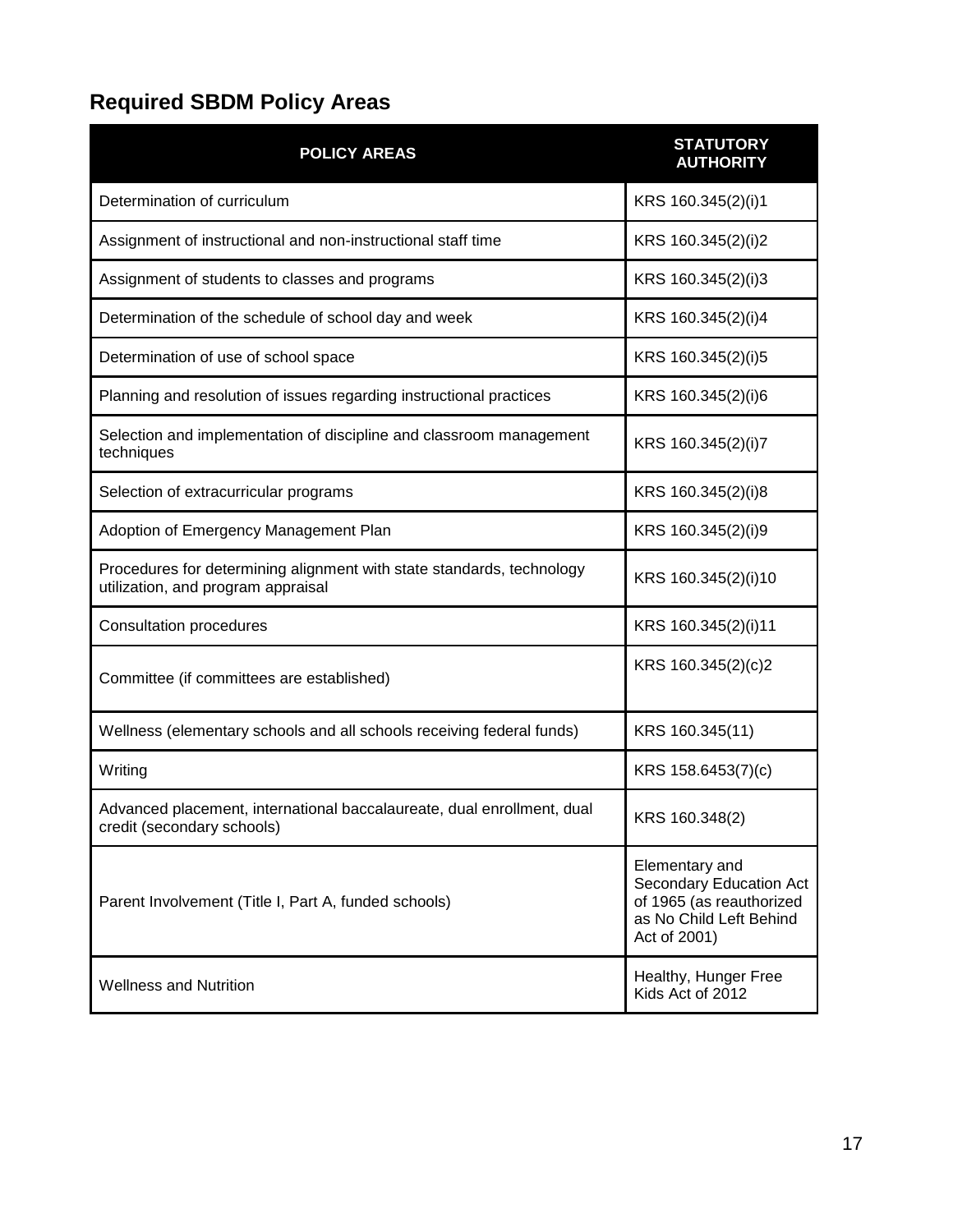# **Required SBDM Decision Area**

| <b>DECISION AREAS</b>                                                                            | <b>STATUTORY</b><br><b>AUTHORITY</b>                  |
|--------------------------------------------------------------------------------------------------|-------------------------------------------------------|
| Primary program                                                                                  | KRS 158.031(4)                                        |
| Configuration of flexible grouping                                                               | KRS 158,031                                           |
| Annual review of data as shown on state and local student assessments<br>and program assessments | KRS 160.345(2)(j)                                     |
| Meeting frequency and agenda                                                                     | KRS 160.345(2)(d)                                     |
| Meetings                                                                                         | KRS 160.345(2)(e)<br>KRS 61,810                       |
| Number of person in each job classification                                                      | KRS 160.345(2)(f)                                     |
| Determining textbooks, instructional materials, and student support<br>services                  | KRS 160.345(2)(g)                                     |
| Principal selection                                                                              | KRS 160.345(2)(h)                                     |
| Mandated school council member training                                                          | KRS 160.345(6)                                        |
| School budget and administration                                                                 | KRS 160.345(3)(a)                                     |
| Assessment of individual student progress                                                        | KRS 160.345(3)(b)                                     |
| School improvement planning process                                                              | KRS 160.345(3)(c)                                     |
| Professional development plans                                                                   | KRS 160.345(3)(d)<br>KRS 160.345(8)<br>KRS 158.060(4) |

# **Student Free Speech and Religious Liberty Rights**

KRS 158.186 requires that school-based decision making councils receive copies of the below listed statutes:

| KRS 158.181        | KRS 158.182 | KRS 158.183 |
|--------------------|-------------|-------------|
| KRS 158.184        | KRS 158.185 | KRS 158.186 |
| <b>KRS 158.187</b> |             |             |

#### **KRS 158.181 Legislative findings**

(1) The General Assembly finds the following:

(a) Judicial decisions concerning religion, free speech, and public education are widely misunderstood and misapplied;

(b) Confusion surrounding these decisions has caused some to be less accommodating of the religious liberty and free speech rights of students than permitted under the First Amendment to the United States Constitution;

(c) Confusion surrounding these decisions has resulted in needless conflicts and litigation;

(d) The Supreme Court of the United States has ruled that the establishment clause of the First Amendment to the United States Constitution requires that public schools neither advance nor inhibit religion. Public schools should be neutral in matters of faith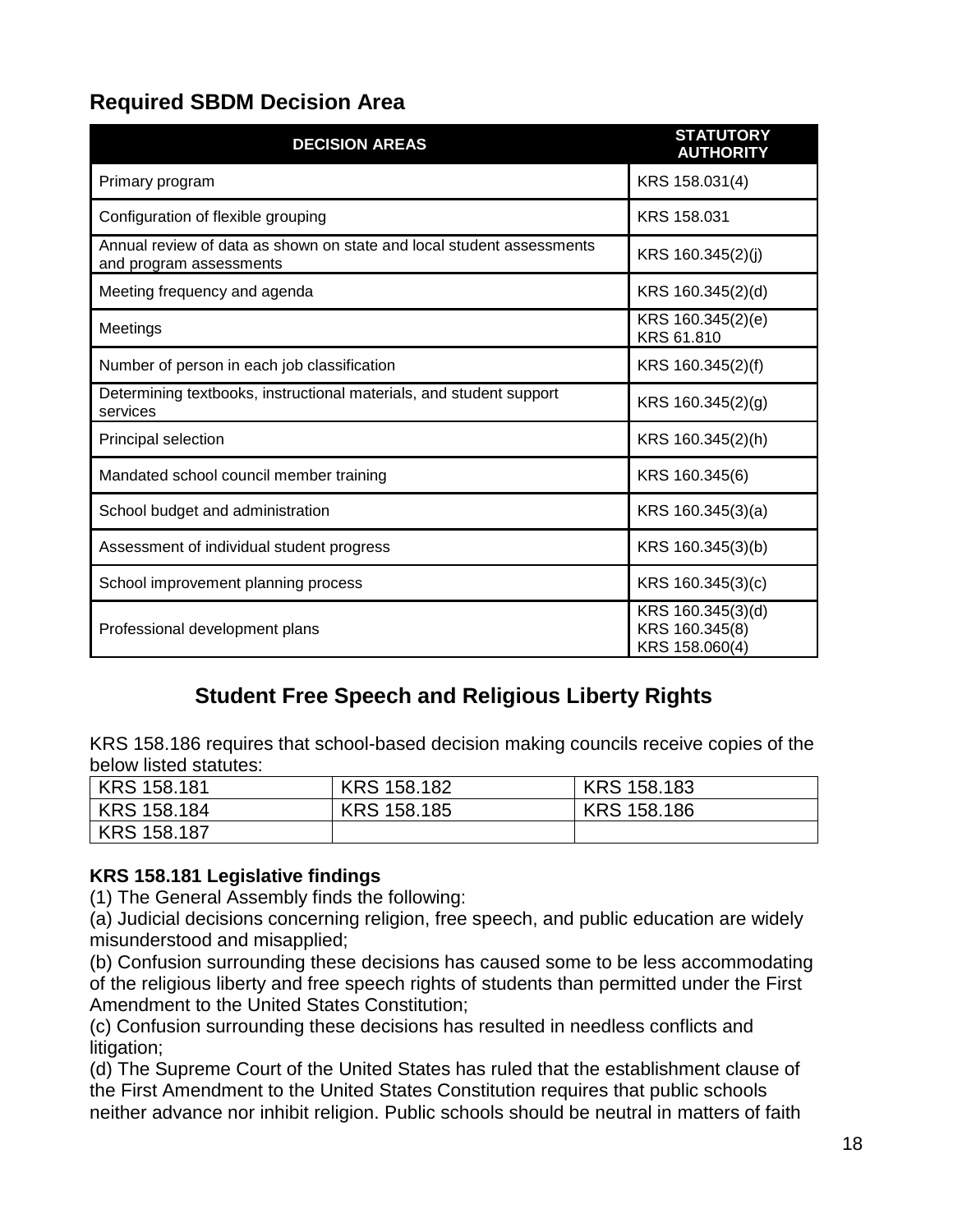and should treat religion with fairness and respect;

(e) Neutrality to religion does not require hostility to religion. The establishment clause does not prohibit reasonable accommodation of religion, nor does the clause prohibit appropriate teaching about religion;

(f) Accommodation of religion is required by the free speech and free exercise clauses of the First Amendment to the United States Constitution; and

(g) Setting forth the religious liberty rights of students in a statute would assist students and parents in the enforcement of the religious liberty rights of students and would provide impetus to efforts in public schools to accommodate religious belief in feasible cases.

(2) The purpose of KRS 158.181 to 158.187 is to create a safe harbor for schools desiring to avoid litigation and to allow the free speech and religious liberty rights of students to the extent permissible under the establishment clause.

# **KRS 158.182 Definitions for KRS 158.181 to 158.187**

As used in KRS 158.181 to 158.187, unless the context requires otherwise:

(1) "Establishment clause" means the portion of the First Amendment to the United States Constitution that forbids laws respecting an establishment of religion;

(2) "Free exercise clause" means the portion of the First Amendment to the United States Constitution that forbids laws prohibiting the free exercise of religion;

(3) "Free speech clause" means the portion of the First Amendment to the United States Constitution that forbids laws abridging the freedom of speech;

(4) "Public school" means any school that is operated by the state, a political subdivision of the state, or a governmental agency within the state; and

(5) "Student" means an individual attending a public school.

#### **KRS 158.183 Prohibited acts by students -- Rights of student -- Administrative remedies.**

(1) A student shall have the right to carry out an activity described in any of paragraphs

- (a) to (d) of subsection (2) of this section, if the student does not:
- (a) Infringe on the rights of the school to:

1. Maintain order and discipline;

- 2. Prevent disruption of the educational process; and
- 3. Determine educational curriculum and assignments;
- (b) Harass other persons or coerce other persons to participate in the activity; or
- (c) Otherwise infringe on the rights of other persons.

(2) Subject to the provisions of subsection (1) of this section, a student shall be permitted to voluntarily:

(a) Pray in a public school, vocally or silently, alone or with other students to the same extent and under the same circumstances as a student is permitted to vocally or silently reflect, meditate, or speak on nonreligious matters alone or with other students in the public school;

(b) Express religious viewpoints in a public school to the same extent and under the same circumstances as a student is permitted to express viewpoints on nonreligious topics or subjects in the school;

(c) Speak to and attempt to discuss religious viewpoints with other students in a public school to the same extent and under the same circumstances as a student is permitted to speak to and attempt to share nonreligious viewpoints with other students. However,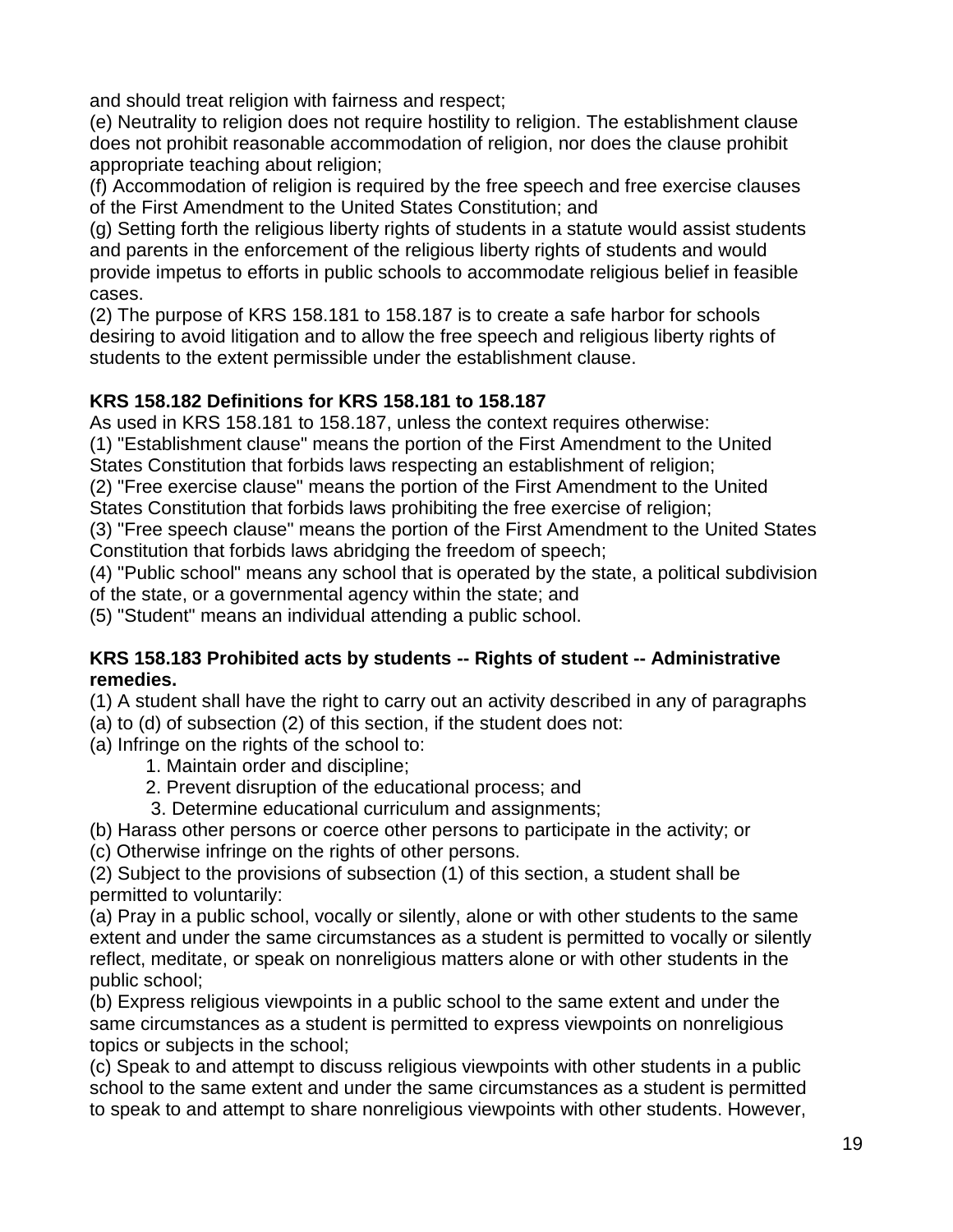any student may demand that this speech or these attempts to share religious viewpoints not be directed at him or her;

(d) Distribute religious literature in a public school, subject to reasonable time, place, and manner restrictions to the same extent and under the same circumstances as a student is permitted to distribute literature on nonreligious topics or subjects in the school; and

(e) Be absent, in accordance with attendance policy, from a public school to observe religious holidays and participate in other religious practices to the same extent and under the same circumstances as a student is permitted to be absent from a public school for nonreligious purposes.

(3) No action may be maintained under KRS 158.181 to 158.187 unless the student has exhausted the following administrative remedies;

(a) The student or the student's parent or guardian shall state his or her complaint to the school's principal. The principal shall investigate and take appropriate action to ensure the rights of the student are resolved within seven (7) days of the date of the complaint;

(b) If the concerns are not resolved, then the student or the student's parent or guardian shall make a complaint in writing to the superintendent with the specific facts of the alleged violation;

(c) The superintendent shall investigate and take appropriate action to ensure that the rights of the student are resolved within thirty (30) days of the date of the written complaint; and

(d) Only after the superintendent's investigation and action may a student or the student's parent or legal guardian pursue any other legal action.

#### **KRS 158.184 Construction favoring establishment clause, religious liberty, and free speech.**

(1) Nothing in KRS 158.181 to 158.187 shall be construed to affect, interpret, or in any way address the establishment clause.

(2) The specification of religious liberty or free speech rights in KRS 158.181 to 158.187 shall not be construed to exclude or limit religious liberty or free speech rights otherwise protected by federal, state, or local law.

#### **KRS 158.185 Construction prohibiting school employee from leading, directing, or encouraging religious or anti-religious activity in violation of establishment clause.**

Nothing in KRS 158.181 to 158.187 shall be construed to support, encourage, or permit a teacher, administrator, or other employee of the public schools to lead, direct, or encourage any religious or anti-religious activity in violation of the portion of the First Amendment of the United States Constitution prohibiting laws respecting an establishment of religion.

#### **KRS 158.186 Copies of law to local school board and school-based decision making council.**

The Department of Education shall send copies of KRS 158.181 to 158.187 to each local school board and school-based decision making council in Kentucky on an annual basis.

**KRS 158.187 Short title for KRS 158.181 to 158.187.**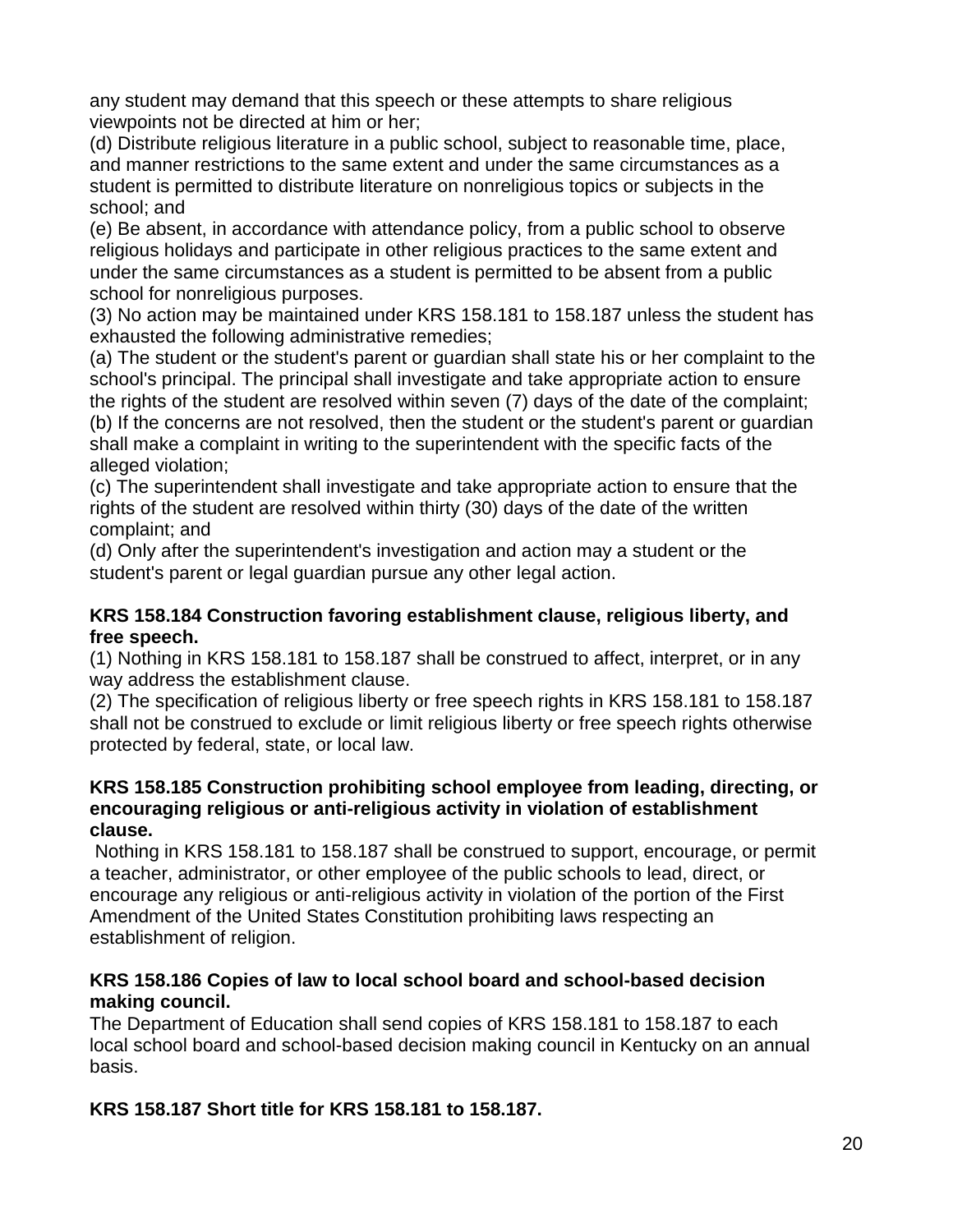KRS 158.181 to 158.187 may be cited as the Nicole Hadley, Jessica James, and Kayce Steger Act.

# **Sample Election Protocols**

**Nomination Process:**

- **How will persons be nominated?**
- **What will the timeline be?**
- **How will the ballot be prepared once nominations are made?**

#### **Voting:**

- **How will the voting process take place and under what time frame?**
- **When, where and how will the election take place (election with polls or an election during a schoolwide parent meeting)?**
- **Who will be responsible for administering the election?**
- **How will ballots be secured?**
- **How will the election be monitored?**
- **How will the candidates be notified of results?**
- **How will "tie-votes" be handled?**
- **Will absentee ballots be accepted, and how will those be handled in case of a runoff election?**

#### **Procedures for determining representative**

- **What will be the method for counting votes from the election (who, when, where)?**
- **What will be the process for informing the school community of the results of the election?**

#### **Vacancies**

**What are the procedures of notification and voting for vacant positions?**

# **KY Open Meetings Statute**

Kentucky's Open Meetings Statute protects the rights of the general public to know the actions and decision of its public agencies. School councils and their committees are public agencies and therefore, are required to comply with all aspects of the Open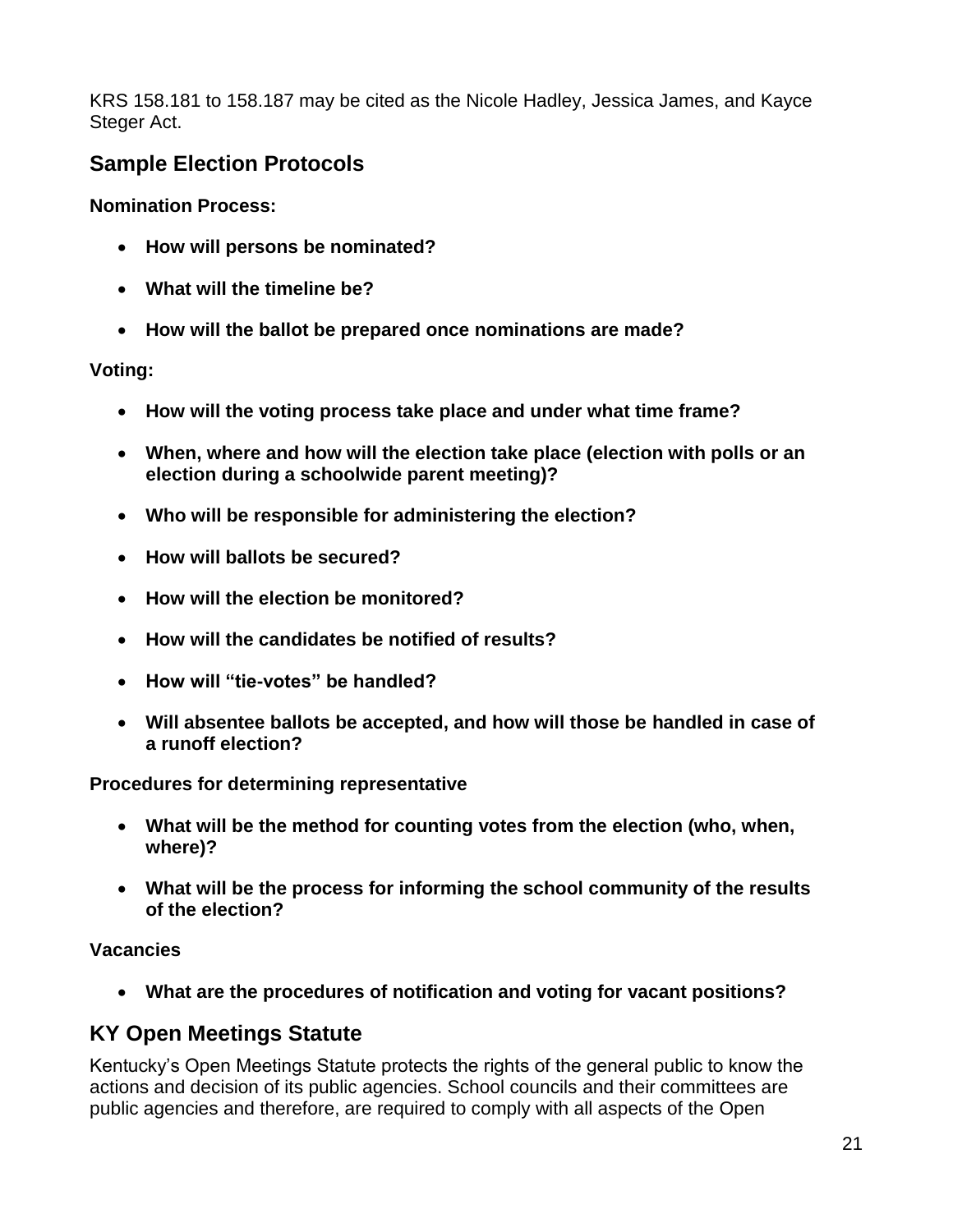Meetings Statute. All meetings where a quorum of the membership is present where public business is being discussed or at which time actions or decisions are made, are open meetings to the public.

#### **Applicable Statutes**

- KRS 61.810 Exceptions to open meetings
- KRS 61.815 Requirements for conducting closed sessions
- KRS 61.820 Schedule of regular meetings to be made available
- KRS 61.823 Special meetings, Emergency meetings
- KRS 61.835 Minutes to be recorded, open to public

# **OPEN MEETINGS STATUTE APPLIES WHENEVER:**

- 1. A majority of the school council or committee is present.
- 2. Business is discussed even if no action is taken.

|                                                                                                                                 | <b>REGULAR MEETINGS</b>                                                                                                                                                                                                                                                                                                                                                                                                                                                                   |                                                                                                                                                       | <b>SPECIAL MEETINGS</b>                                                                                                                                                                                                                                                                                                                                                                                                                                                            |  |  |
|---------------------------------------------------------------------------------------------------------------------------------|-------------------------------------------------------------------------------------------------------------------------------------------------------------------------------------------------------------------------------------------------------------------------------------------------------------------------------------------------------------------------------------------------------------------------------------------------------------------------------------------|-------------------------------------------------------------------------------------------------------------------------------------------------------|------------------------------------------------------------------------------------------------------------------------------------------------------------------------------------------------------------------------------------------------------------------------------------------------------------------------------------------------------------------------------------------------------------------------------------------------------------------------------------|--|--|
| 1.<br>2.<br>3.<br>$4_{-}$                                                                                                       | The school council and each of its<br>committees set its own regular<br>meeting schedule.<br>Regular meetings must be held at a<br>specific scheduled time and place<br>convenient to the public. The school<br>council must provide a schedule of<br>these meetings to the public.<br>The schedule must list the dates,<br>times, and place for each regular<br>meeting.<br>The schedule must be available to all<br>stakeholders and to any media<br>agency that request it. It is best |                                                                                                                                                       | 1. The chairperson or a majority of the<br>school council members can call a<br>special meeting outside the regular<br>meeting schedule.<br>2. Written notice must be provided to all<br>members of the school council or the<br>committee either by fax, regular mail,<br>email or hand delivery 24 hours in<br>advance of the meeting.<br>3. The notice must include the date,<br>time, place and agenda of the<br>meeting.<br>4. A special meeting agenda cannot be<br>amended. |  |  |
| practice to give the district SBDM<br>coordinator a copy of all regular<br>meeting schedules to keep at the<br>district office. |                                                                                                                                                                                                                                                                                                                                                                                                                                                                                           | 5. It is best practice to send a copy of<br>the special meeting notice to the<br>district SBDM coordinator and any<br>media agencies that request it. |                                                                                                                                                                                                                                                                                                                                                                                                                                                                                    |  |  |
| <b>OPEN and CLOSED SESSIONS</b>                                                                                                 |                                                                                                                                                                                                                                                                                                                                                                                                                                                                                           |                                                                                                                                                       |                                                                                                                                                                                                                                                                                                                                                                                                                                                                                    |  |  |

1. All regular and special meetings are open to the public.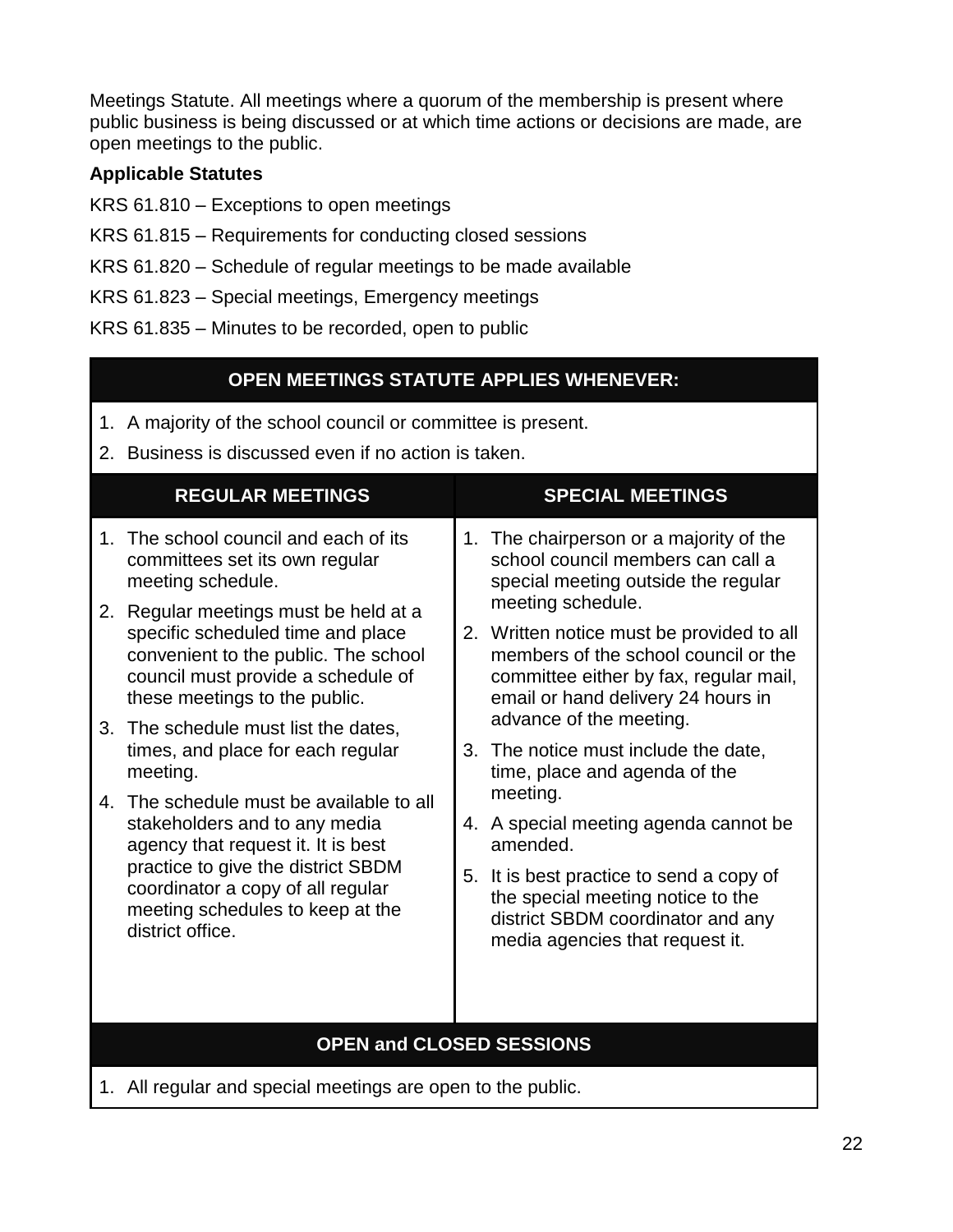- 2. Closed session can only be called for three reasons:
	- a. To discuss actual or potential litigation
	- b. To discuss potential candidates for employment; or
	- c. To discuss the school emergency plan
- 3. To go into closed session, an announcement is made that a closed session is needed, describing the general topic to be discussed and saying which subsection of the law allows a closed session for that issue. A majority vote or consensus is required for closed session.
- 4. For a school council to go into closed session, the following procedure needs to be followed and recorded in the school council minutes:
	- a. Notice given in open session for the need of a closed session discussion, stating the reason(s);
	- b. A motion, second and council vote (e.g., saying "I");
- 5. During closed session, the council or committee can only discuss the agreed topic described. No action can be taken. No minutes are to be taken. No school council decisions can be recorded during closed session. Only the topic that notice was given can be discussed. All decisions must be made in open session.
- 6. The school council or committee must return to open session to take any action from discussion during closed session. As with going into closed session, coming back from closed session requires a motion and second along with a majority vote or consensus.
- 7. School council and committee minutes set forth an exact record of votes and actions taken. All minutes must be made available to the public.

# **Records Retention Schedule**

#### **Permanent Record** *(must be retained)*

- All SBDM Council Agendas and Minutes
- All SBDM Council Committee Agendas and Minutes
- Any Official Correspondences
- All Budget Allocations
- SBDM By-Laws, including any amendments
- SBDM Policies, including any amendments
- Annual School Report
- Annual Financial Audit Report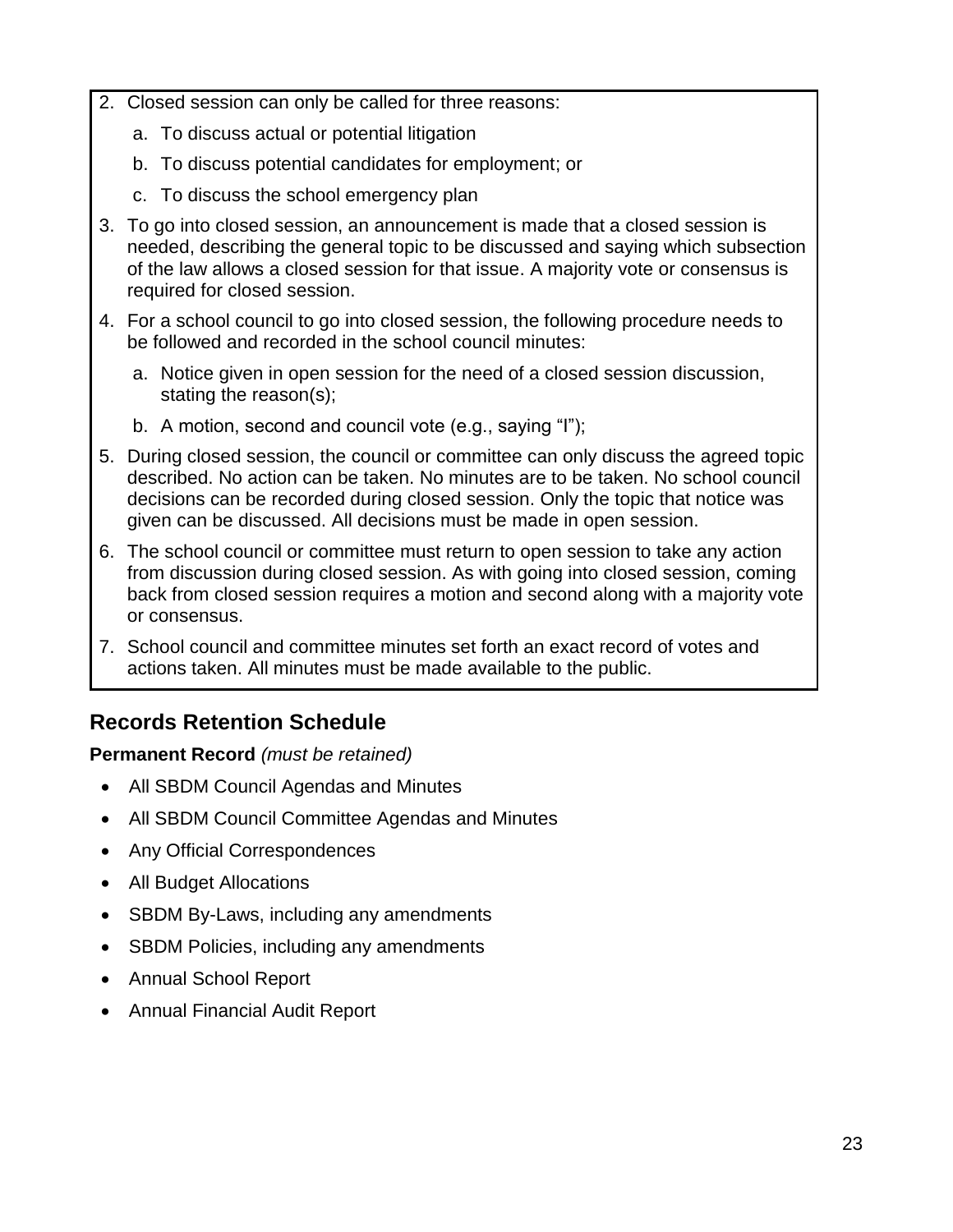#### **Other Records**

| <b>Record Title and Description</b>                       | Retain  | <b>Disposal Instructions</b> |
|-----------------------------------------------------------|---------|------------------------------|
| <b>Teacher and Parent Representative Election Records</b> | 3 years | Destroy                      |
| <b>SBDM Council and Committee Meeting Announcements</b>   | 3 years | Destroy                      |
| SBDM Council/Committee Meeting Notification               | 1 years | Destroy                      |
| <b>General Correspondences</b>                            | 5 years | Destroy                      |
| <b>Budget Expenditure Report</b>                          | 3 years | Destroy after audit          |
| Annual School Transformation Plan                         | 5 years | Destroy                      |
| <b>School Council Policy Appeals</b>                      | 5 years | Destroy                      |
| Request for Waiver of Board Policy                        | 5 years | Destroy                      |
| Request for Professional Development                      | 3 years | Destroy                      |

# **Staffing Allocations and KRS 157.360**

After receiving notification of the funds available for the school from the local board, the school council shall determine, within the parameters of the total available funds, the number of persons to be employed in each job classification at the school. As outlined in KRS 157.360(5)(a), base funding levels include:

- 24:1 for primary grades
- 28:1 for grade 4
- 29:1 for grades 5 and 6
- 31:1 for grades 7 to 12

An addition to these base levels is a requirement for secondary schools that includes a maximum of 150 per-pupil hours [KRS 157.360(5)(b)].

Two parts of the staffing base funding levels can cause confusion for school council members and others in the school community: base levels for primary grades and the 150 per-pupil hours for secondary schools. Note that school councils are not bound by these maximum class size limits once the school receives the allocations. School councils determine, within the number of staff allocated, the job classifications for each of the positions.

#### **Understanding Primary Program Allocations**

Primary school is defined in KRS 158.031 as being multi-aged groupings. To this effect, the allocation of staff for primary school is based on the total number of students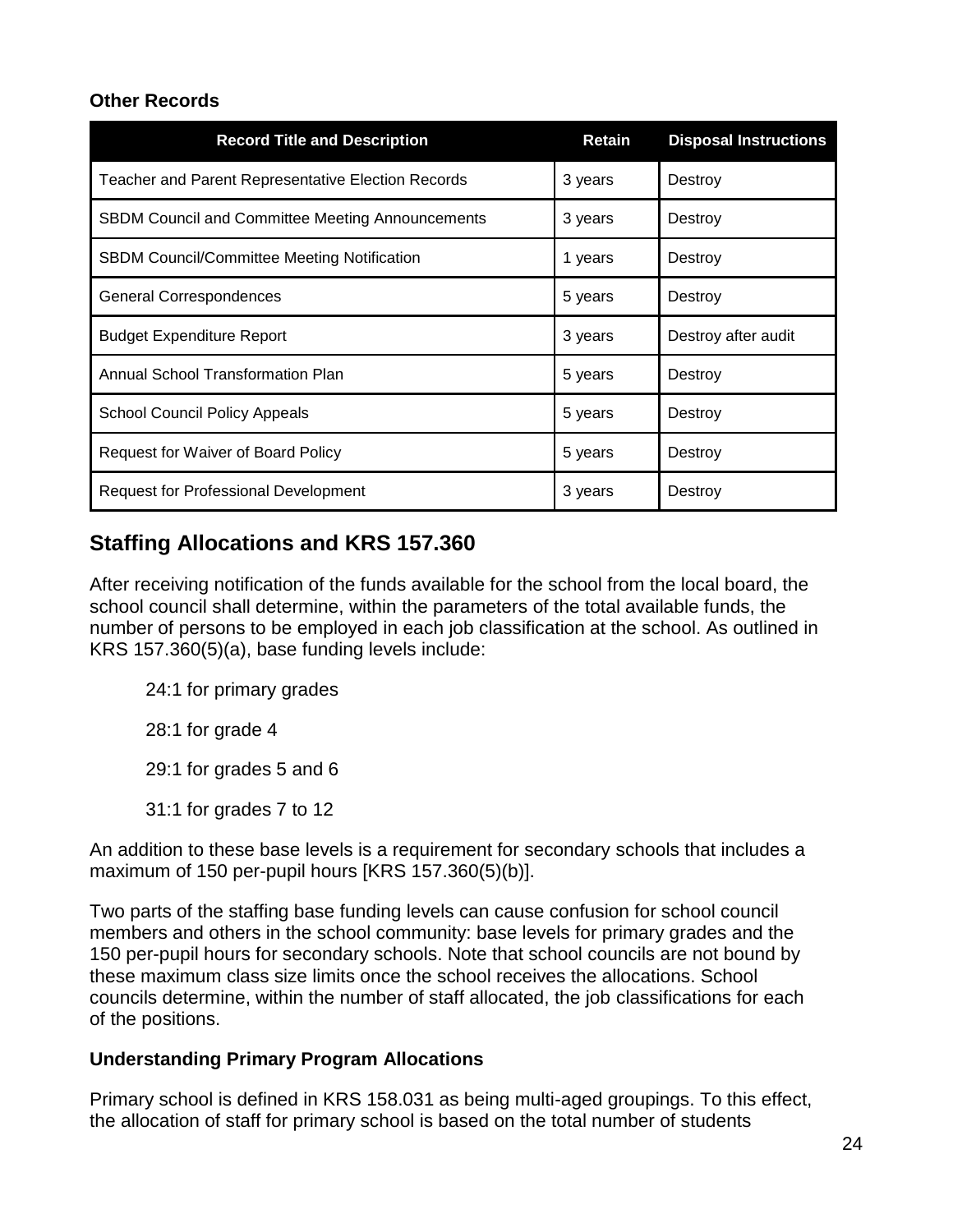included in an enrollment from the time they enter school (i.e., kindergarten) to the time they exit (i.e., grade3). Therefore, as a school district determines the staff for the primary grades at an elementary school, the school district will add the total number of students in the primary grades as a whole and then divide by a maximum of 24 (number can be lower based on district choice in the allocation formula) to get the number of teacher positions. For elementary schools that have determined that they will have a graded primary program, this may mean that one grade may have more than 24 students per classroom teacher and another grade may have less than 24 students per classroom teacher.

#### **Understanding Secondary School Allocations**

When KRS 157.360 was enacted, most secondary schools operated on a six-period day within semester schedules. Scheduling concepts such as alternative models and block schedules including trimester schedules were not factored into legislation. Once the base level funding language is added into the staffing allocation formula, class size loads for middle and secondary school classroom teachers cannot exceed the equivalent of 150 pupil hours per day. This means that each classroom teacher who is allocated to grades 7-12 cannot have more than 150 per-pupil hours. One hundred-fifty per-pupil hours of instruction during a six-hour school day would yield a ratio of 25:1. Again, school councils are not bound by these maximum class size limits once the allocations are received by the school. School councils determine, within the number of staff allocated, the job classifications for each of the positions.

#### **Sample School Wellness Policy**

#### **PURPOSE:**

The purpose of the **The purpose** of the **School wellness policy is to ensure that all** students at \_\_\_\_\_\_\_\_\_\_\_\_\_\_\_\_\_\_ School are provided with a safe and healthy environment that promotes wellness through high quality health education and physical education to enrich student learning and ensure success. We believe student health is closely associated with academic achievement, attendance rate and behavior supports, thus our students need to be striving for healthy lifestyles.

#### **SCHOOL NUTRITION:**

- Our school will serve healthy meals to children with plenty of fruits, vegetables, whole grains, and low-fat milk.
- Meals will be moderate in sodium, low in saturated fat, and have zero grams of trans fat.
- Parents may block the purchase of "extras" from their child's cafeteria account.
- In compliance with the Healthy Hunger Free Kids Act, any food item offered for sale through a vending machine, school store, or fundraiser on school property shall meet the state requirements.
- Menus will be created/reviewed by a Registered Dietitian or other certified nutrition professional.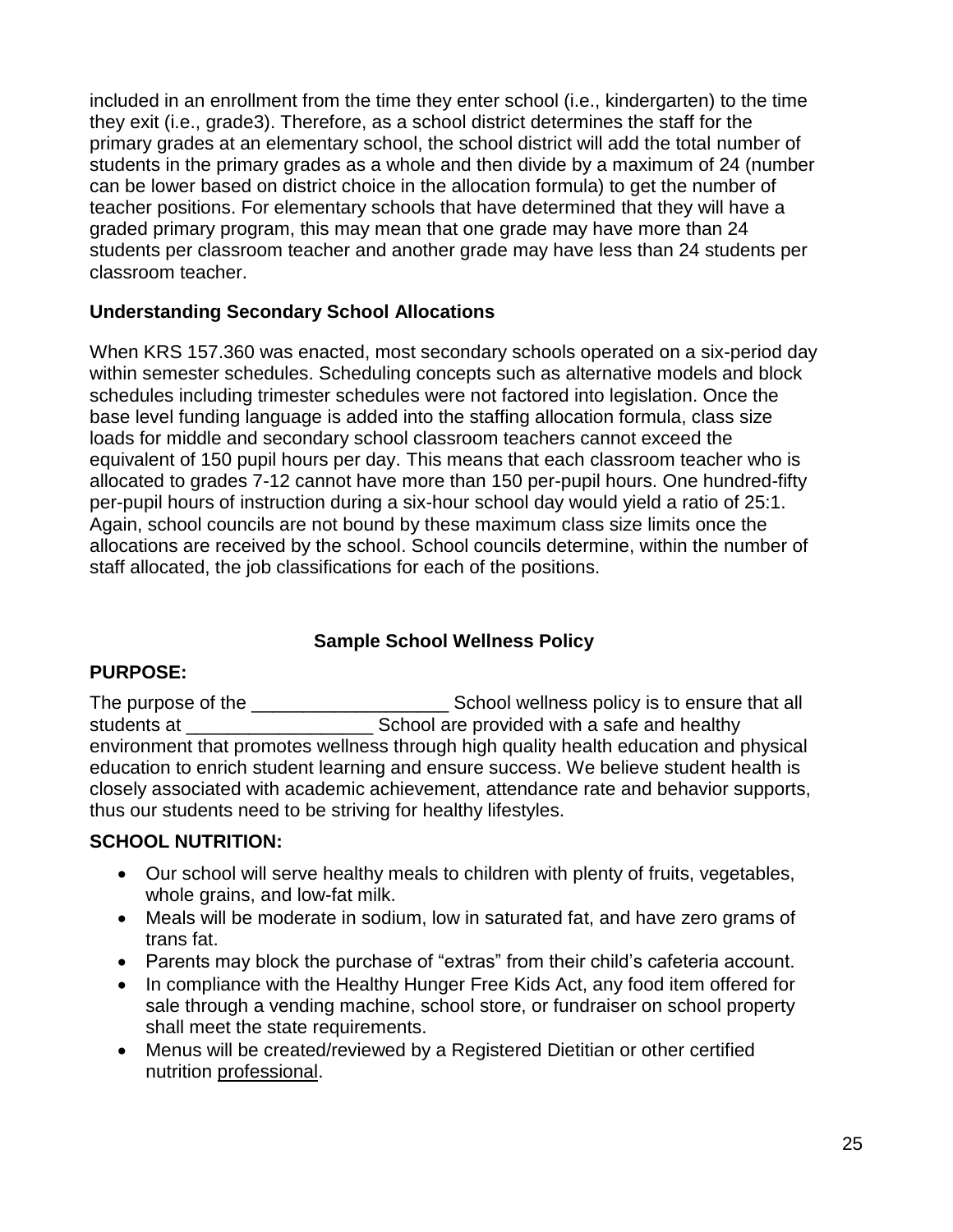## **NUTRITION EDUCATION AND PROMOTION:**

- To promote hydration, free, safe unflavored drinking water will be available to all students throughout the school day. Students will also be allowed to bring and carry water bottles filled with water with them throughout the day.
- School ensures content of the Health Education Curriculum is frequently integrated into all content areas to meet the health and safety needs of all students.
- Price nutritious foods at a lower cost and raise price of less nutritious foods.
- Include nutrition education training for teachers and other staff.

#### **Fundraising**

School fundraising activities will not involve food or will only use foods that meet above nutrition or portion size standards for food and beverages sold individually. Schools will encourage fundraising activities that encourage physical activity such as walk-a-thons or fun runs.

#### **Celebrations and Rewards**

Schools will not use foods or beverages, especially unhealthy foods or beverages, as rewards for academic performance or good behavior. The school will provide teachers a list of alternative ways to reward children.

Schools should limit celebrations that involve food during the school day to no more than one party per class per month. Each party should include no more than one food or beverage that does not meet nutrition standards for foods and beverages.

#### **Food Marketing**

Schools will limit food and beverage marketing to the promotion of foods and beverages that meet the nutrition standards for meals or for foods and beverages. School based marketing of brands promoting low-nutrition foods and beverages is prohibited. Marketing is most effective when implemented consistently by school staff and teachers, parents, students and the community.

#### **Communication with Parents**

The school will offer healthy eating seminars for parents, send home nutrition information, post nutrition tips on website, and provide lunch menus. Schools should encourage parents to pack healthy lunches and snacks that meet the nutrition standards.

#### **PHYSICAL ACTIVITY:**

Physical activity can take place in the school through physical education, recess and classroom-based physical activity. Schools will ensure that these varied opportunities are in addition to, and not as a substitute for, physical education class. All students will receive at least 30 minutes of physical activity outside of physical education class. This can occur through:

- Lesson plans including planned student movement and integration into academic lessons.
- Recess- at least 20 minutes of recess time is allocated and supervised each day.
- Incentives to encourage each class to engage in physical activity.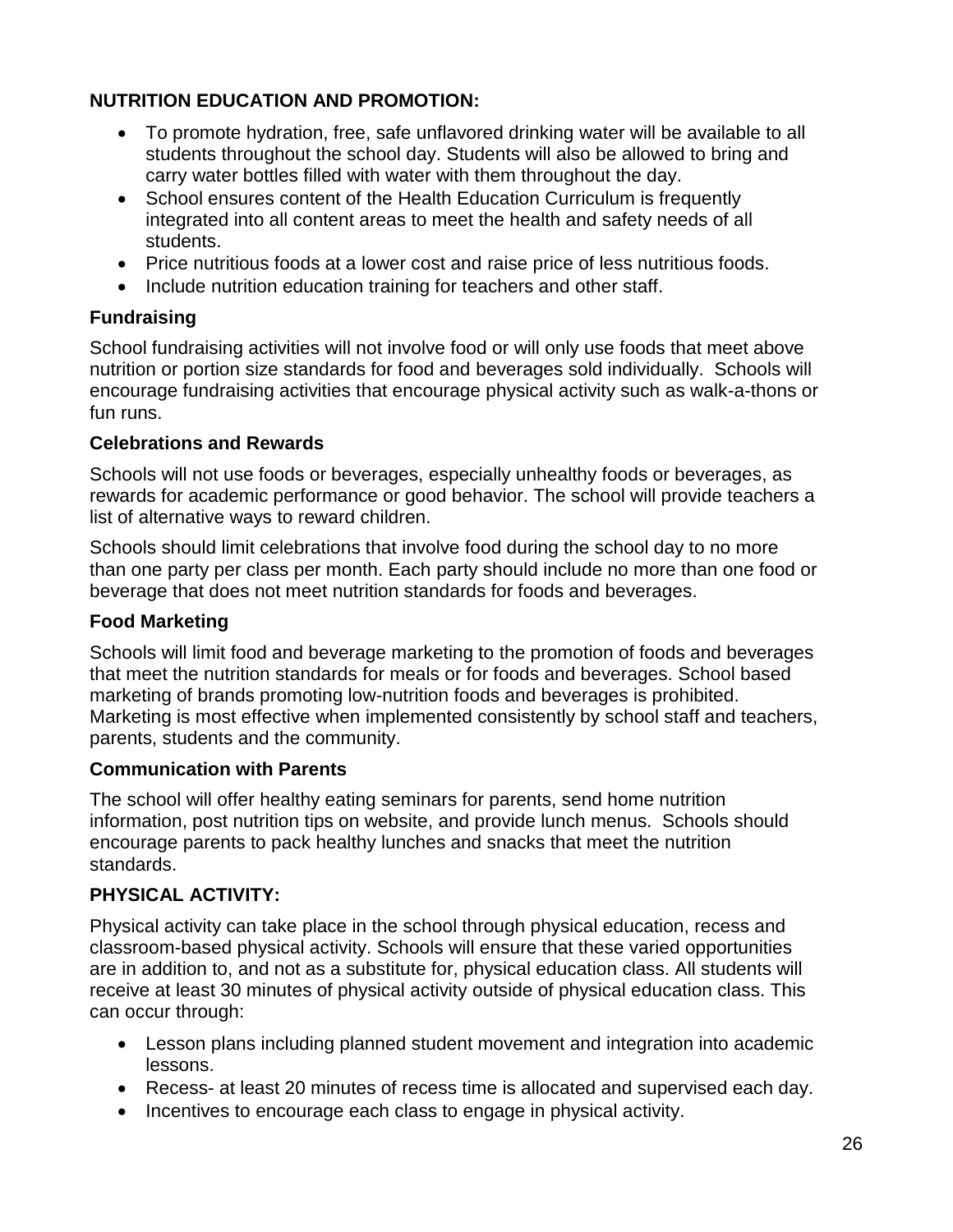Our school will prohibit the use of physical activity as punishment and withholding of physical activity for behavior management.

# **PHYSICAL EDUCATION:**

- A certified physical education teacher will provide instruction. The instruction will be consistent with national and state standards for physical education.
- Students will receive the equivalent of 150 minutes of physical education per week.
- The physical education program will promote student physical fitness through individualized fitness and activity assessments.

# **MEASUREMENT AND EVALUATION:**

In compliance with 702 KAR 6:090, School will utilize the Alliance for a Healthier Generation's Healthy Schools Program to evaluate the school environment. This report will be shared annually with the district as required by KRS 160.345(11) and release the report at least 60 days prior to the public forum. Results will be reported to parents and community stakeholders via the school's website.

The provisions of this policy shall be implemented to comply with provisions required by federal law, state law, or local board policy. If any specific requirement above does not fit with those rules, the principal shall notify the council so that the policy can be amended to fit.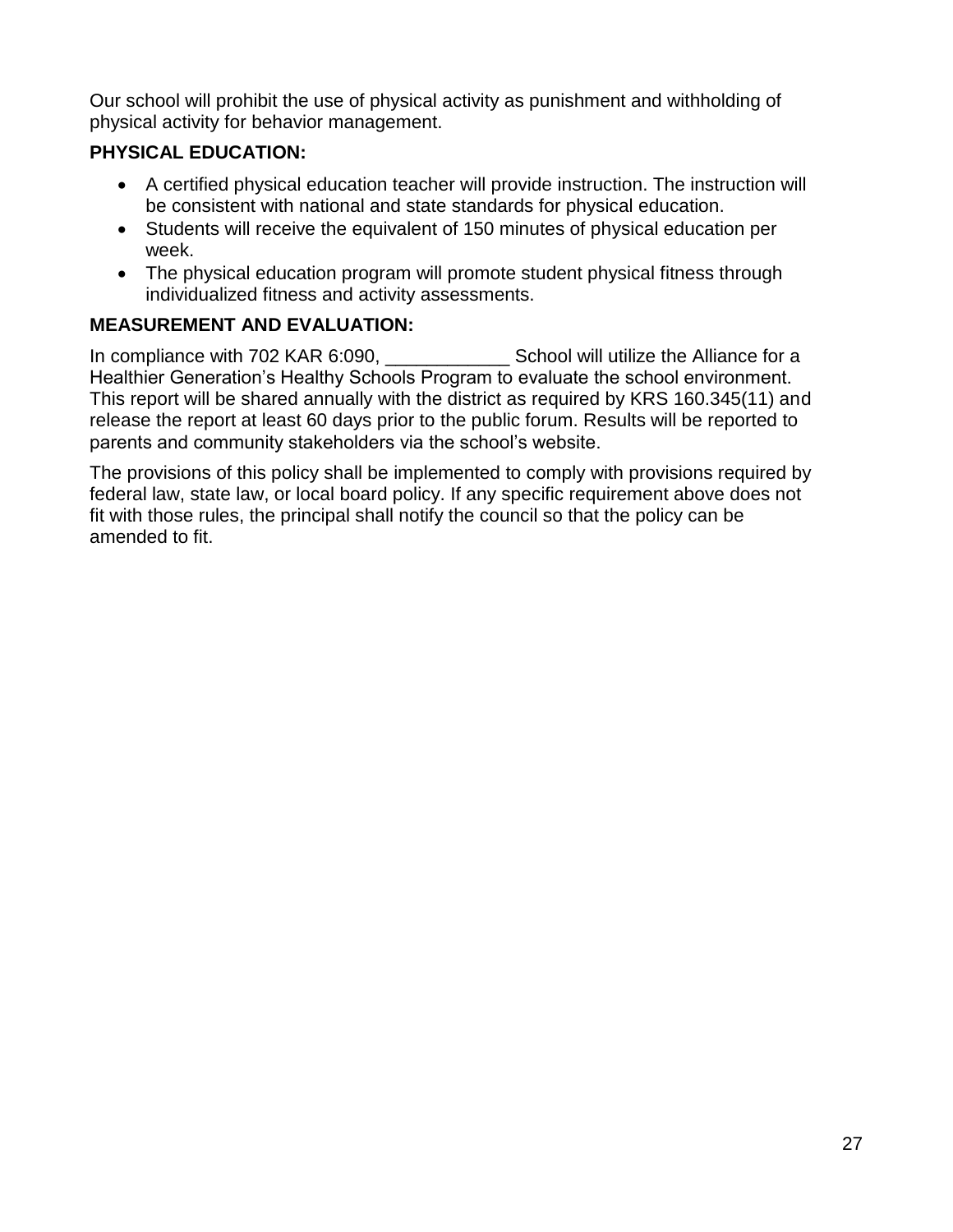# **Glossary and Acronyms**

**Ability Grouping:** the practice of assigning students to classes on the basis of their past achievement or presumed ability to learn

**Academic Expectations:** the centerpiece of Kentucky's education reform effort is its vision of what students should know and be able to do as a result of their school experience

**Accelerated Learning:** advanced courses or classes in which highly motivated students study subjects and topics that are beyond their grade level

**ACCESS for ELL (Assessing Comprehension and Communication in English State-to-State):** an English language assessment tied to the state's language Proficiency standards with varying stages of second language acquisition

**Accommodations:** changes in the design or administration of tests in response to the special needs of students with disabilities or students who are learning English

**Accountability:** the concept that individuals (e.g., students, teachers, administrators) or organizations (e.g., schools, districts) should be held responsible for improving student achievement

**Achievement Gap:** persistent, pervasive, and significant disparity in educational achievement and attainment among groups of students as determined by a standardized measure

**Ad Hoc Committee:** a committee that is formed to complete a specific task

**Admission and Release Committee (ARC):** the required meeting during which all required members, including parents, a district representation, regular and special education teachers, and the child, when appropriate, participate in determining the child's IEP

**AdvancED:** A national education company, with an office in Kentucky, which provides school improvement and accreditation resources for Kentucky schools and districts. The ASSIST planning program and the standards used for diagnostic reviews of persistently low achieving schools are both AdvancED products.

**Advanced Placement Courses (AP):** college level courses offered by high schools to students who are above average in academic standing

**Alignment:** the degree to which curriculum, instruction, textbooks, and other instructional materials reflect and reinforce the state's academic standards and accountability process

**Allocation:** the amount of funds available for school and/or district use as determined by the parameters of the program or grant

**Annual Measurable Objective:** a measurement used to determine compliance with No Child Left Behind (NCLB)

**Apprentice:** A student performance level that is below Kentucky's standards for student performance; stronger than novice work but weaker than proficiency.

**Arts and Humanities:** courses of study that include music, visual arts, dance and drama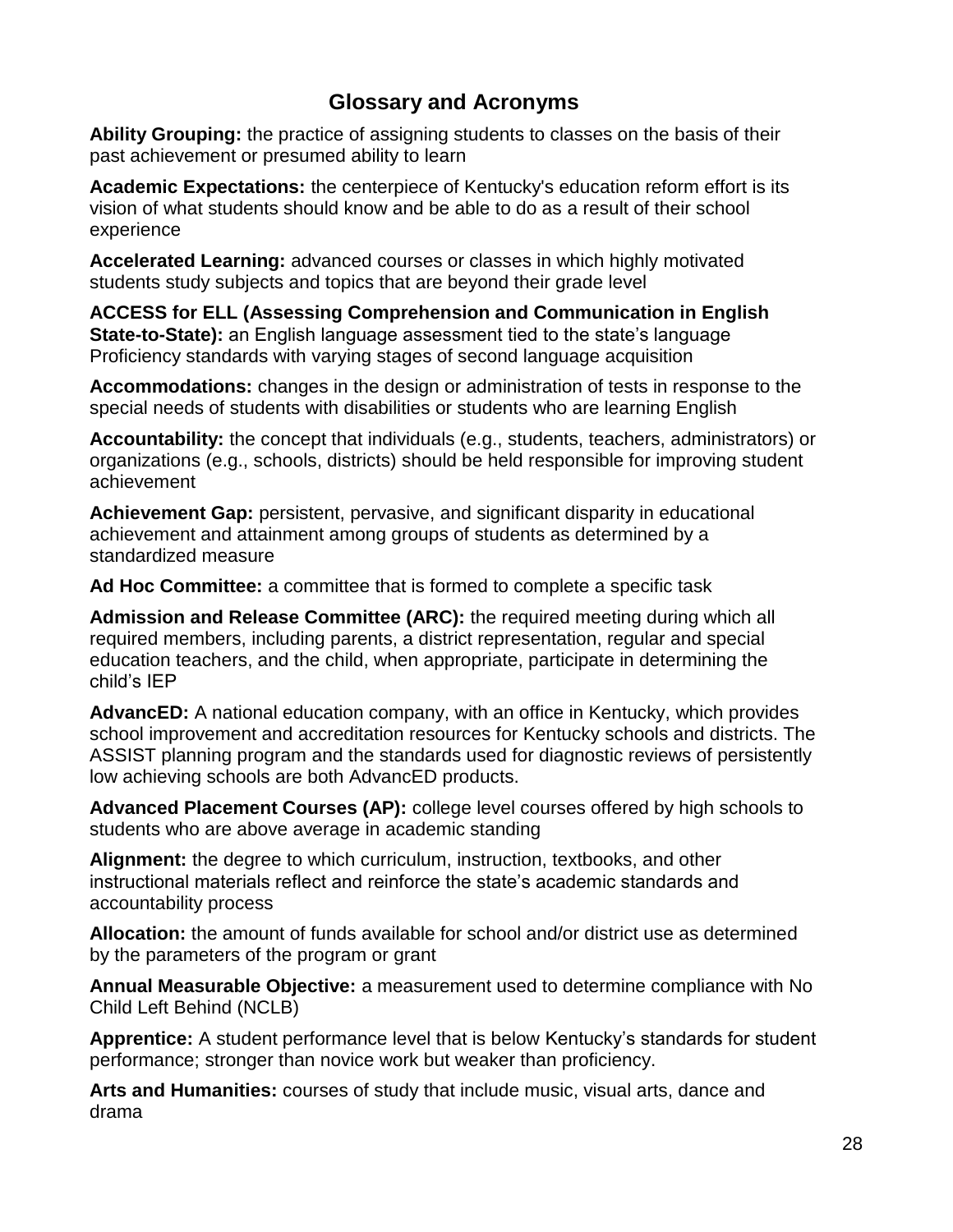**Assessment:** a test of abilities

**ASSIST (Adaptive System of School Improvement Support Tools):** a Web-based computer system that allows all Kentucky districts and schools to create district or school improvement plans that are visible to all and aligned with Kentucky Board of Education goals

**Audit:** A careful check or review of something

**Average Daily Attendance (ADA):** the total number of days of student attendance divided by the total number of days in the regular school year; used to determine SEEK funding to districts and materials allocations to schools.

**Average Freshman Graduation Rate (AFGR):** the graduation rate formula Kentucky uses

**ASVAB (Armed Services Vocational Aptitude Battery):** used by the military to determine qualification for enlistment

**Balanced Assessment:** an assessment plan that includes classroom formative and summative assessments, benchmark or interim assessments and a statewide assessment system

**Benchmark Assessments:** test that are designed to measure progress during a course of instruction, usually administered on a regular schedule; also known as interim assessments

**Best Practices:** a phrase to describe what are thought to be the most effective methods to improve student achievement

**Block Scheduling:** a way of organizing the school day into blocks of time longer than typical class periods

**Bylaws:** a document that clarifies the operating procedures of a governing body

**Career Studies:** Learning about finding and keeping jobs; included in the Kentucky Core Academic Standards and part of the program review with practical living.

**Categorical Programs:** state or federal programs granting funds to school and/or districts for specific children (e.g., Title I, Title II, Extended School Services)

**Certified Staff:** a school employee that is required to hold a certificate for their position issued by the Education Professional Standards Board (EPSB)

**Chief State School Officer:** the state commissioner of education; currently Dr. Stephen Pruitt

**CIITS (Continuous Instructional Improvement Technology System):** a Web-based program that provides teachers with resources for planning curriculum, lessons, and assessments that are aligned with the Common Core Standards

**Class Cap Size:** the maximum number of students per class used only to determine the allocation of staff and not necessarily the number of students in the class or course at any one particular time

**Classified Staff:** a school employee who is not required to hold a teaching certificate (e.g., instructional assistants, paraeducators, secretaries)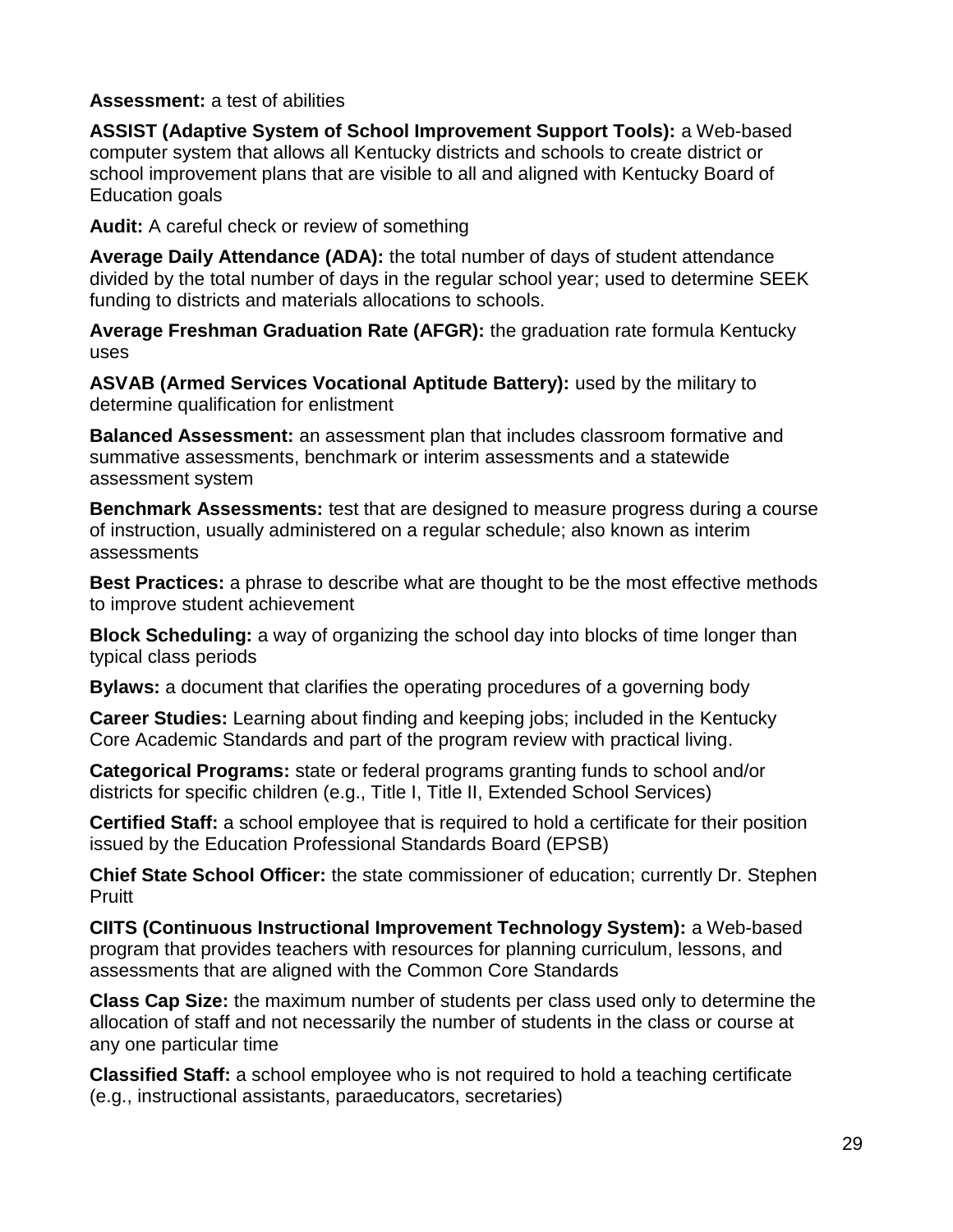**Cognitive Data:** data relating to student performance (e.g., assessments)

**Cohort:** a particular group of students educated together and graduates high school together

**College and Career Ready:** a term used to describe the overall goal for all Kentucky students (i.e., Every child proficient and prepared for success in college and/or careers.)

**Commissioner of Education:** the chief state school officer, currently Dr. Stephen Pruitt

**Common Core Standards:** Sets of standards developed by a voluntary consortium of states; designed to align elementary and high school education with college readiness requirements. English/Language Arts and Mathematics standards were the first to be developed by the consortium. Kentucky formally adopted the standards, calling them Kentucky Core Academic Standards.

**COMPASS:** an untimed, computer-adaptive college placement test given at Kentucky high schools to 12<sup>th</sup>-grade students who have not met the Council on Postsecondary Education's (CPE) benchmarks on the ACT

**CDIP/CSIP (Comprehensive District/School Improvement Plan):** the district or school's plan for improvement based on a need assessment; includes strategies and activities for teachers and administrators

**Consensus:** a process that requires participants to come to a common ground during decision making

**Constructed Response Item:** a question in which the student is required to construct a written answer and one that may have more than one answer; an essay question

**Continuous Instructional Improvement Technology System (CIITS):** A web-based resource for Kentucky teachers designed to be a "one-stop shop" for the 21<sup>st</sup>-century resources needed for highly effective teaching and learning in their classrooms.

**Criterion Referenced Assessment:** a test that measures a student's mastery of skills or concepts set forth in a list of criteria, typically a set of performance objectives or standards

**Curriculum:** a description of what is to be taught in schools and/or districts

**Developmentally Appropriate Instruction:** instruction that is suited to the student's age, physical ability and mental development

**Diagnostic Review:** Process examining the extent to which a school (or school system) has enacted effective policies, practices, conditions, and cultures that maximize learner success and support continuous improvement of student achievement

**Disaggregated Data:** data that is broken down into segments (e.g., by subgroups, by grade spans, by classes) in order to interpret it for improvement planning

**Distinguished:** the performance level that exceeds state expectations

**Dropout Rate:** a proportion of students who do not complete high school

**Education Professional Standards Board (EPSB):** the state agency that is responsible for the certification of teachers and administrators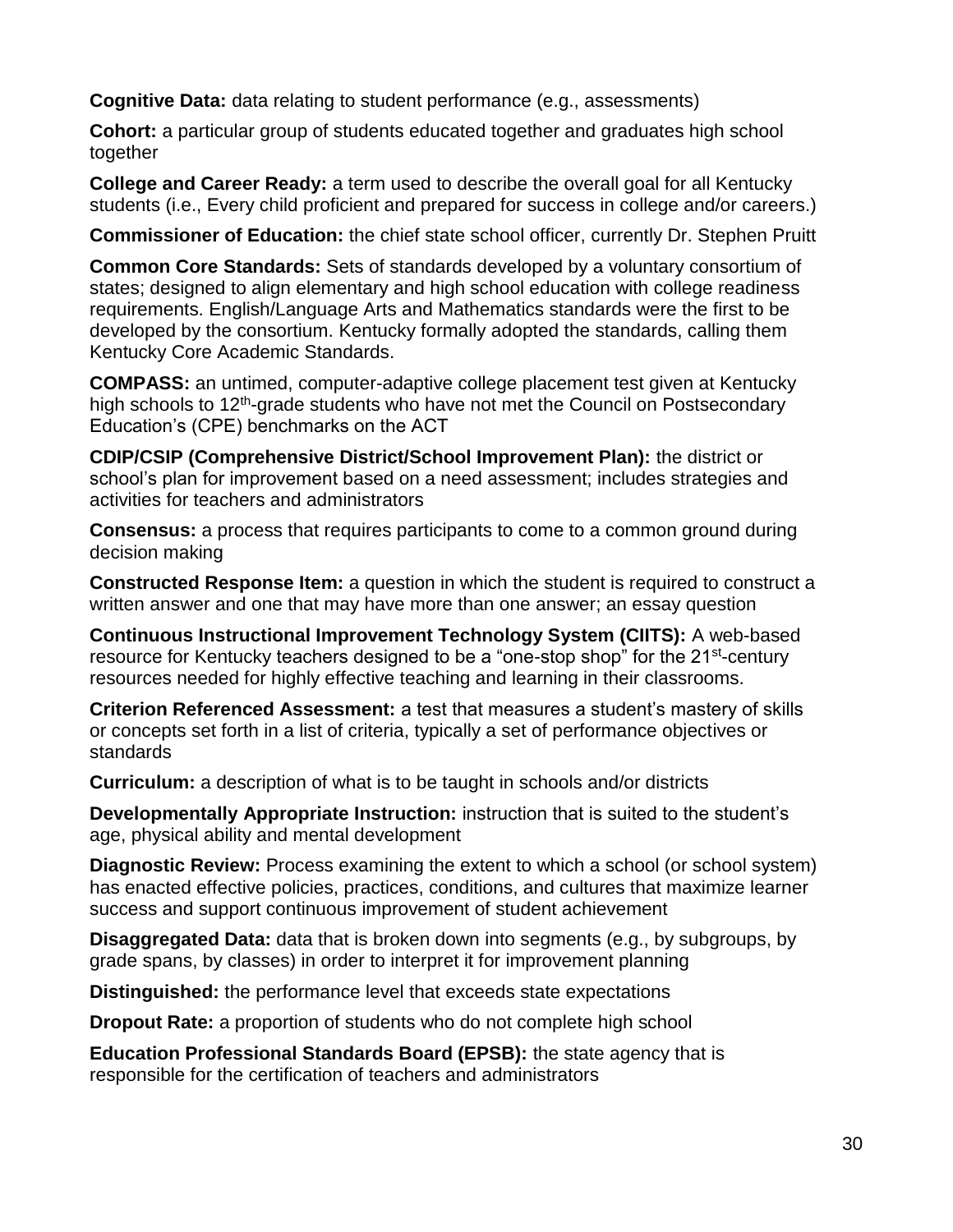**Educational Recovery Director (ERD):** the person who oversees the school improvement process in a particular region of the state

**Education Recovery Leader (ERL):** the person who assist principals and school leadership in a school identified as a Priority School

**Educational Recovery Specialist (ERS):** the person who oversees the school improvement process in an identified Priority School

**Elementary and Secondary Education Act (ESEA):** the principal federal law affecting K-12 education, first enacted by President Lyndon B. Johnson in 1965; later reauthorized by President George W. Bush in 2001 and entitled No Child Left Behind (NCLB)

**End-of-Course (EOC) Exams:** Tests used as a major component of high school assessment and accountability. Assessments for English II, Algebra II, Biology and US History, purchased as part of ACT's QualityCore program, were first used during the 201-2012 school year.

**English as a Second Language (ESL):** classes or support programs for students whose native language is not English

**English Language Arts (ELA):** previously known as English; includes reading, writing, speaking, listening, and observing

**English Language Learner (ELL):** a student whose home language is not English and who has not yet acquired proficiency in English

**Extended School Services (ESS):** instructional and support services provided by school districts for students who need additional time to achieve academic expectations

**Family Resource Youth Services Center (FYRSC):** programs and/or services provided by center staff that assist families and students with identified needs to remove barriers to learning

**Flexible Grouping:** short-term grouping of students for various purposes (e.g., skill development)

**Focus Schools:** those schools identified as:

- 1. Schools that have a non-duplicated student gap group score in the bottom 10 percent of non-duplicated student gap group scores for all elementary, middle, and high schools;
- 2. Schools with an individual student subgroup within assessment grades by level with a score in the third standard deviation below the state average for all students; or
- 3. High schools that have a graduation rate that has been less than 60 percent for two consecutive years.

**Formative Assessment:** any assessment used by teachers to evaluate students' knowledge and understanding of particular content and then to adjust and plan further instructional practices

**Free Appropriate Public Education (FAPE):** special education and related services provided to students with special needs at no cost to their families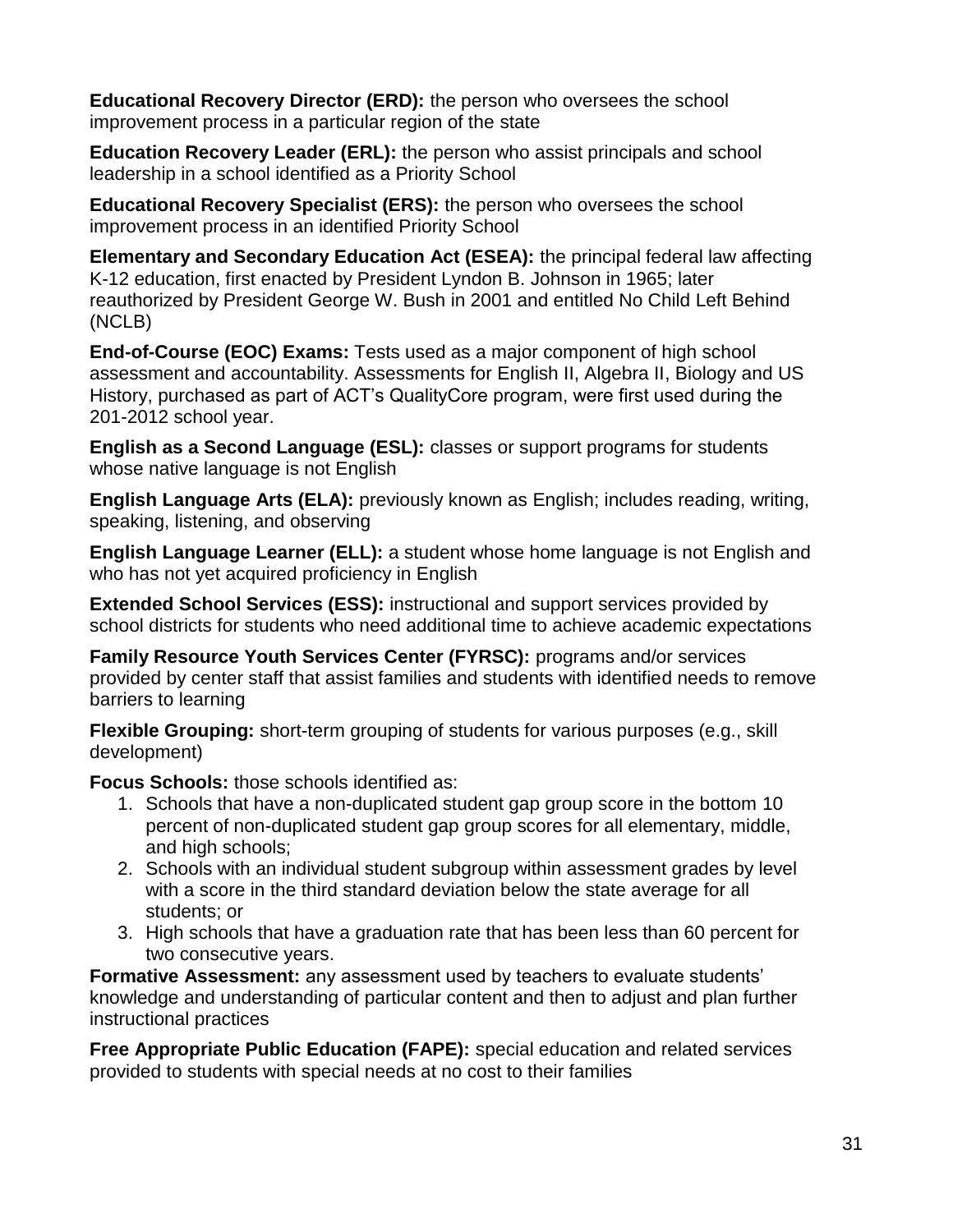**Gifted and Talented (GT):** a program to assist students who have been identified by testing or another measure as unusually intelligent or talented

**Graduation Rate:** a proportion of students who graduate high school within a four year period

**Highly Qualified:** teachers who have obtained full state certification for the class or courses they are assigned to teach

**Inclusion:** the practice of placing student with disabilities in regular classrooms; also known as mainstreaming

**Individual Education Plan (IEP):** a detailed education plan created for students with disabilities

**Individuals with Disabilities Education Act (IDEA):** a federal law that guarantees children with special needs a free appropriate public education (FAPE) and requires that each student's education be determined on an individual basis and designed to meet his or her needs in the least restrictive environment possible

**Individual Learning Plan (ILP):** a Web-based tool that allows students to explore, plan, and prepare for their future; a required activity for student in grades 6 to 12

**Infinite Campus (IC):** the state's student information system

**Instruction:** the way in which students are taught the school's curriculum

**Interim Assessment:** test that are designed to measure progress during a course of instruction, usually administered on a regular schedule; also known as benchmark assessments

**Intervention:** a program that does something different from what was done before in an attempt to improve achievement

**Job-Embedded Professional Development:** professional development activities that occur during the school day

**Kentucky Administrative Regulations (KAR):** regulations that support Kentucky's laws

**Kentucky Association of School Councils (KASC):** a not-for-profit membership organization supporting school councils as they work to help students succeed.

**Kentucky Board of Education (KBE):** the group appointed by the Governor to oversee the actions of the state education agency

**Kentucky Department of Education (KDE):** the state education agency

**Kentucky Educational Television (KET):** Kentucky's preeminent public media organization that provide online SBDM training

**Kentucky Education Technology System (KETS):** the state's plan on how technology is integrated into the school's curriculum

**Kentucky Performance Rating for Educational Progress (K-PREP):** the system of assessments for Kentucky

**Kentucky Revised Statutes (KRS):** Kentucky's laws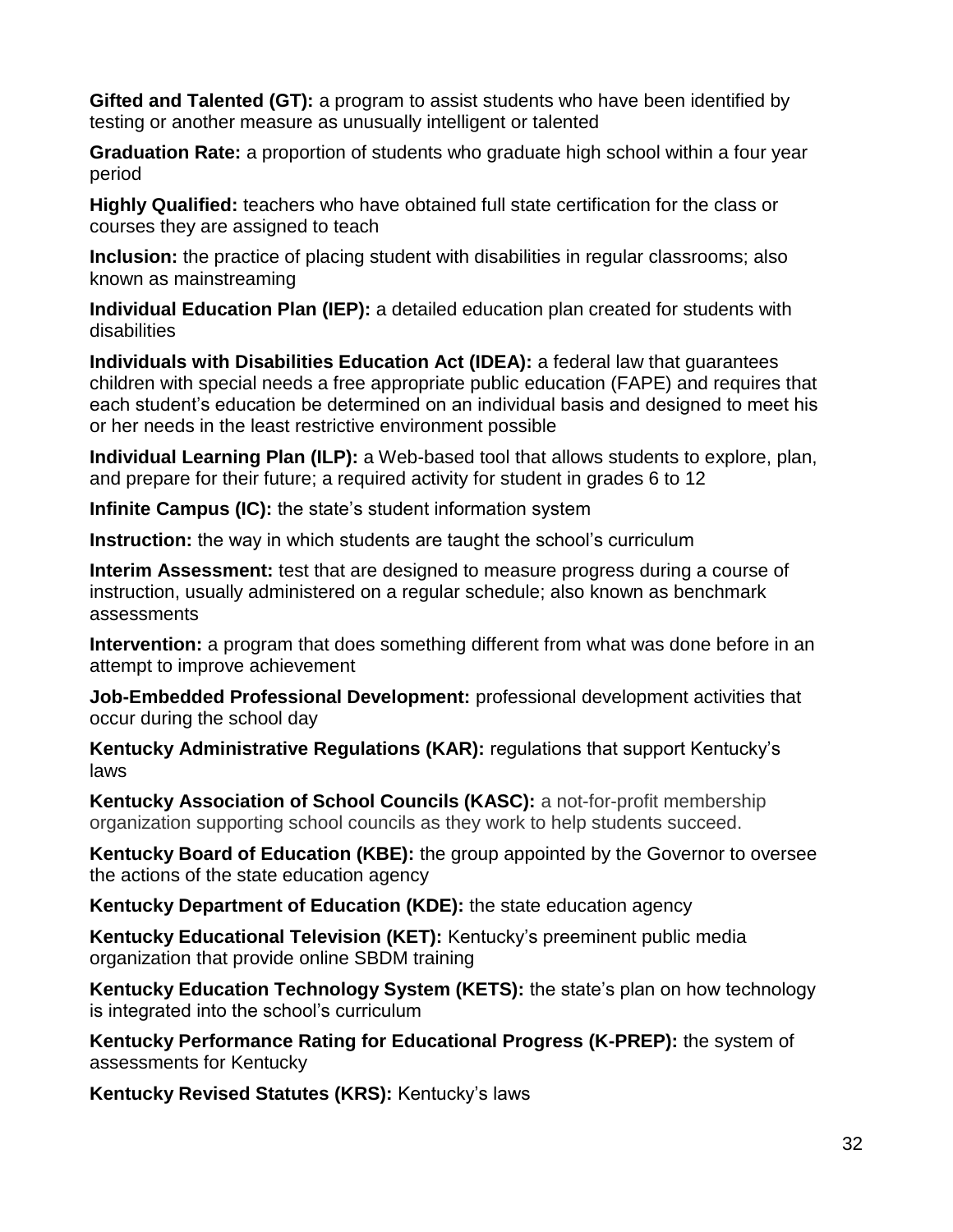**KOSSA:** Kentucky Occupational Skills Standards Assessment: one of two measures that can be given to students to meet the career ready technical portion of college and career readiness.

**KYOTE (Kentucky Online Testing):** a mathematical examination management system that supports academic outreach by a consortium of Kentucky colleges, universities and school districts

**Least Restrictive Environment:** the setting where students with disabilities can be educated alongside their peers without disabilities to the maximum extent possible

**Limited English Proficiency (LEP):** label applied to a student from a non-English speaking background that has not yet learned English

**Local Education Agency (LEA):** a school district

**Looping:** the practice of having one teacher educate a student for more than one school year

**Mainstreaming:** the practice of placing students with disabilities in regular education classrooms; also known as inclusion

**Manipulative:** physical objects used to represent concepts

**Master Schedule:** the complete schedule of classes or courses that each teacher teaches during a school day or week

**Media Specialist:** a librarian that has specific training in technology instruction

**Migrant Education:** academic and support services for students whose families migrate to find employment in agriculture

**MUNIS:** the software used to manage district and school financial records

**National Assessment of Educational Progress (NAEP):** a national testing program funded by the U.S. Education Department (USED)

**Needs Improvement:** a school or district achievement classification; formerly known as apprentice level

**No Child Left Behind (NCLB):** the title given by President George W. Bush for the reauthorization of the Elementary and Secondary Education Act (ESEA)

**Non-Cognitive Data:** nonacademic data used to determine needs; can include attendance, retention, discipline referrals, graduation rate and dropout rate

**Nonperformance:** a term delegating a student's lack of effort or omission of an assessment item

**Norm Referenced Test (NRT):** a standardized assessment designed to compare the scores of individuals or groups of individuals with a representative sample of individuals with similar characteristics

**Novice:** A low student performance level, but consistent with a student having made an effort.

**On-Demand Writing:** a writing sample that addresses a specific prompt during a predetermined timeframe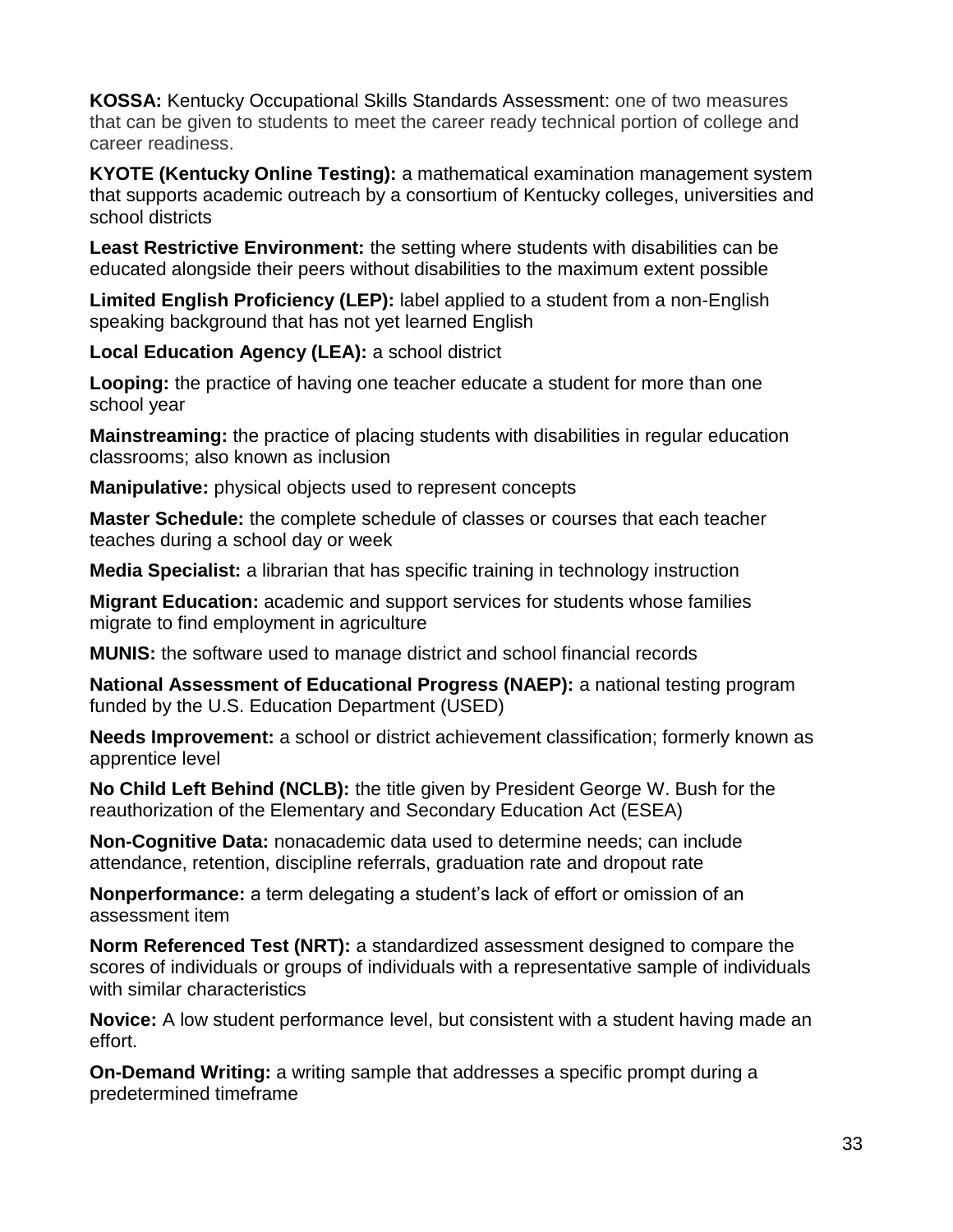**Open Meetings Law:** Kentucky law protecting rights of citizens and the press to attend meetings of school councils, committees created by councils, school boards and many other government agencies.

**Open Records Act:** Kentucky law providing for rights of citizens to review records of school councils and many other government agencies.

**Paraprofessional/Paraeducator:** a classified employee that assist teachers in a classroom setting

**Parent Compact:** a written agreement of shared responsibility that defines goals and expectations of schools and families as partners in improving student achievement

**Parent Engagement:** the active involvement of families in the daily lives and schooling of their children

**Peer Review:** the process where district administrators, school administrators, teachers, and/or parent come together to review and provide suggestions in regards toward district or school improvement plans

**Policy:** a written process adopted by a governing body that dictates the operation of the organization

**Portfolio:** a collection of writing samples that follows students from one grade to another

**Practical Living/Vocational Studies:** a collection of subjects including health and safety, consumerism, and physical education

**Primary School:** a Kentucky statutory requirement for the early years of elementary school characterized by multi-age and multi-level groupings; primary school ends when a student enters grade 4

**Priority Schools:** the lowest five percent (5%) of both Title I and non-Title I school as identified by statewide assessments

**Professional Development:** activities and trainings intended to teach teachers and/or administrators the knowledge and skills needed to perform their job effectively

**Professional Growth and Effectiveness System (PGES):** a process which schools and districts can use to measure teacher and leadership effectiveness in a fair and equitable manner

**Professional Learning Community (PLC):** an identified group of teachers and other school staff that meet regularly to assess student work and determine student interventions

**Proficient:** the academic goal for all Kentucky's students

**Quorum:** The number of members present at a school council meeting where business can be conducted or actions taken; this number is noted in school council by-laws.

**Restructuring:** the redesigning of a school either voluntary or involuntary

**Resource Room:** a specialized room where students can go to receive individualized instruction

**Rigor:** being academically challenging